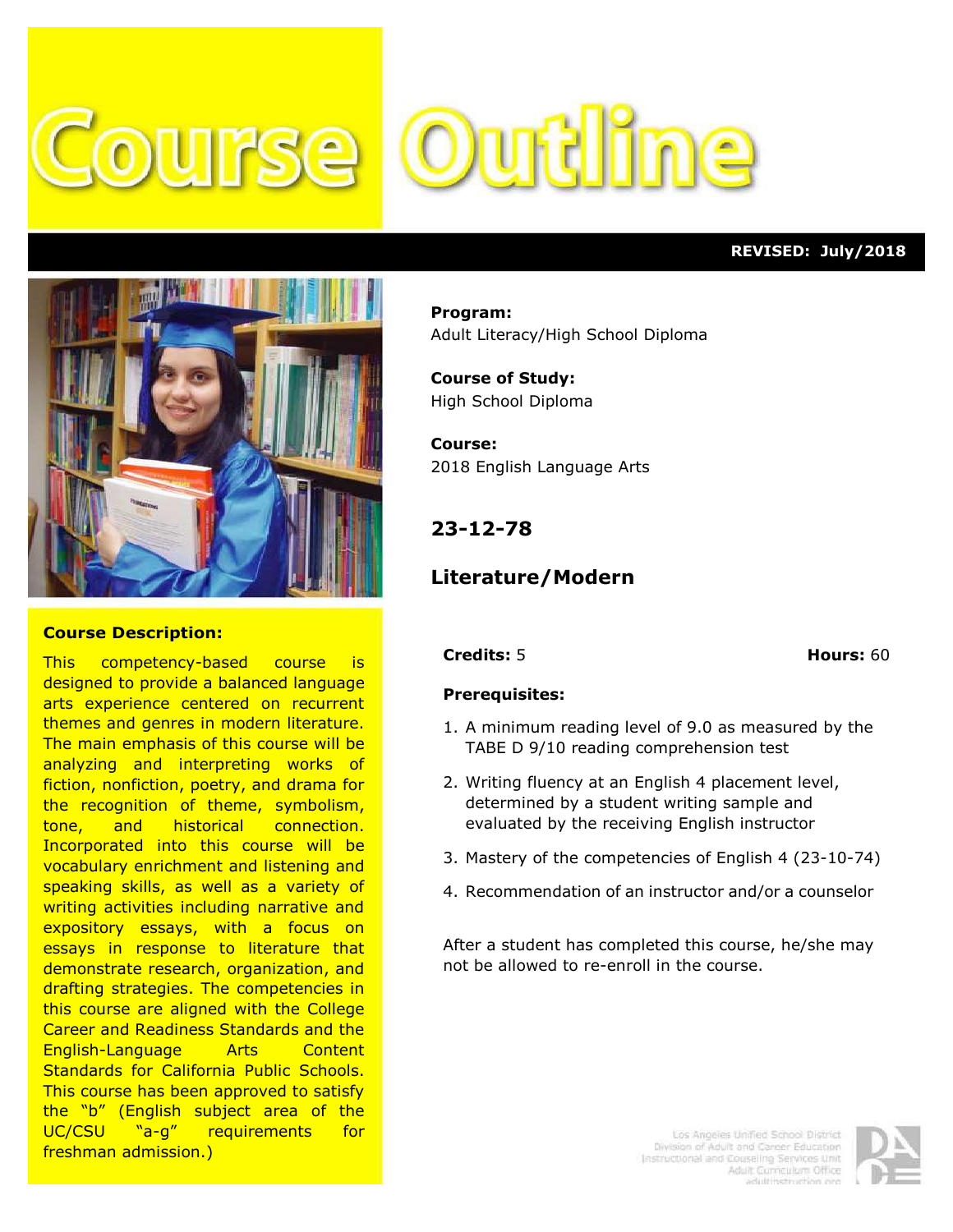## *A MESSAGE to COMPETENCY-BASED COURSE OUTLINE USERS*

This competency-based course outline is for use by students, teachers, counselors and school administrators, advisory committees, and all others having interest in the course.

Before enrolling, students can read the course competencies listed to help them (students) decide whether or not the course will meet their needs. After enrolling, a copy of the competencies can help a student track his/her progress through the course.

Teachers can use competency-based areas and statements to gain an overview of the course. The competencies can be used to develop lesson plans and teaching strategies. The Instructional Materials and Other Resources page provides teachers with instructional support in the form of textbook titles, media and technology options, as well as the names of advisory personnel. Many course outlines provide sample lesson plans written by experienced teachers of the course.

Counselors can use the course outline to explain course purpose, goals and content to students. Sharing competency lists with students will make the students aware of the minimal skills and knowledge they need to demonstrate after taking the course. This process can identify potential candidates for a course.

Principals can scan the competency-areas and statements to decide if the content of a course should be offered at their school in order to meet the needs of the community which it serves.

Competencies can be used to generate relevant questions and items for tests. The writing of individualized instructional contracts also needs to reflect the competency-based course outline components.

Clearly defined competency-based areas, statements, and minimal competencies are the points upon which curriculum, instruction, and assessment focus.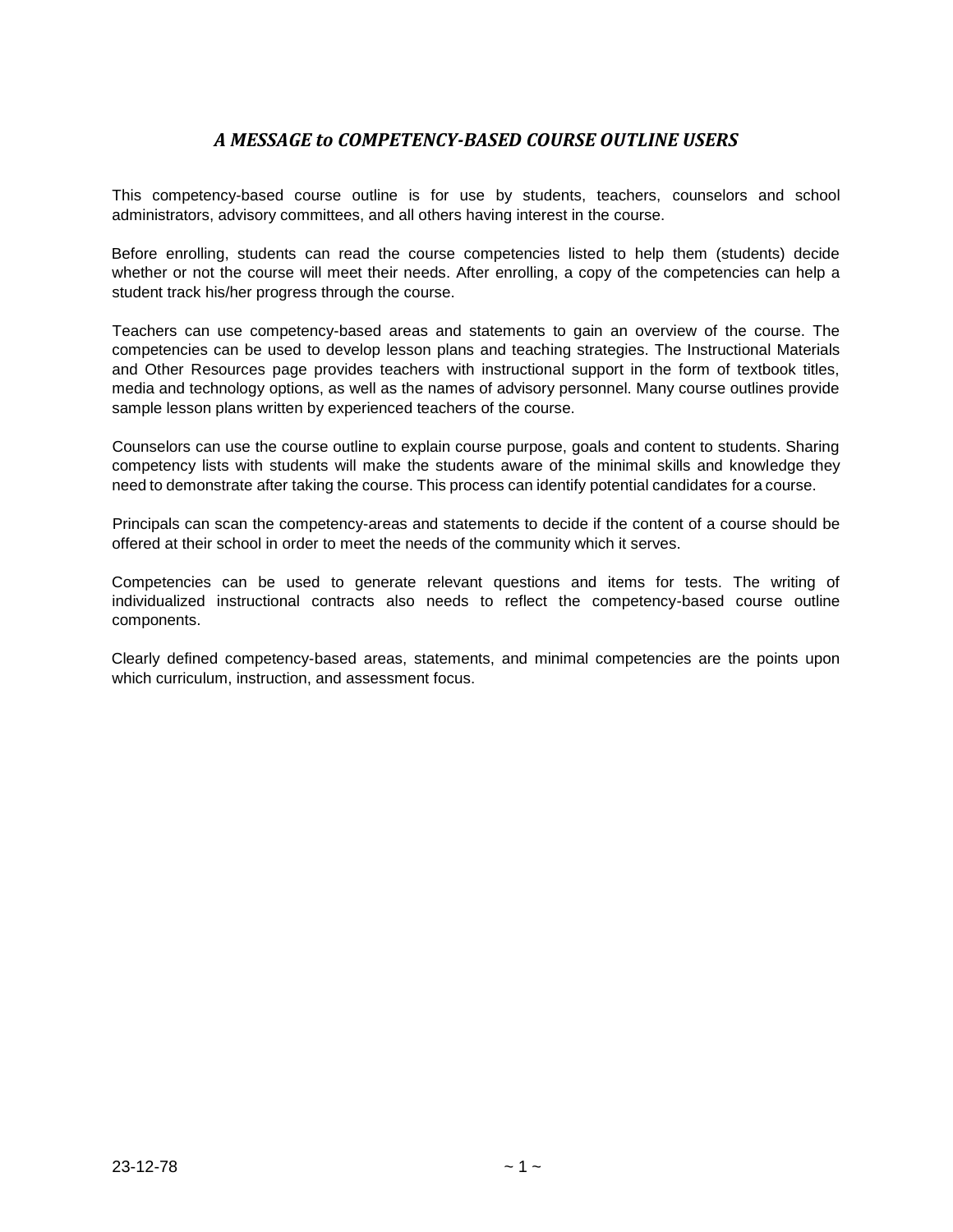## *THE DEVELOPMENT of a COMPETENCY-BASED COURSE OUTLINE*

Every approved CBE course outline is written by Los Angeles Unified School teachers who teach the course. All teacher/writers have been in-serviced and certified by the Adult Curriculum Office to learn about competency-based education and the outlineformat.

New courses and course revisions are initiated by school and/or central office subject area departments. The schools and the subject area departments share the responsibility for approving the subject content, hours, credits, etc. Teacher/writers submit their first draft to the appropriate central office subject area supervisor, specialist, consultant or adviser.

Course outline draft copies are next submitted to the curriculum office. There information required by the District and the State is verified. The outlines are edited and entered into the course outline computer data base. One formatted copy of an outline, with every page stamped "Draft Copy Only", is either approved by the curriculum office or returned for clarification or improvement.

Once signed off by the curriculum office an outline is routed back to the department that submitted it. When approved there, it is routed to the office of the Director of Instructional Services and finally to the Division's Assistant Superintendent for approval. The curriculum office then requests the required approvals by the LAUSD Board of Education.

The curriculum office sends master file copies of every approved CBE outline to principals of all Community Adult Schools and Employment Preparation Centers. These masters are used to reproduce copies for counselors and teachers. Students, community members, and other interested parties may also request copies. The curriculum office maintains a limited inventory of all outlines for additional distribution.

Changing needs are reflected in the constant development and revision of course outlines. It is an ongoing process designed to support the various demands of students, teachers, and the communities we serve.

TOM CALDERON Adult Curriculum Office Instructional and Counseling Services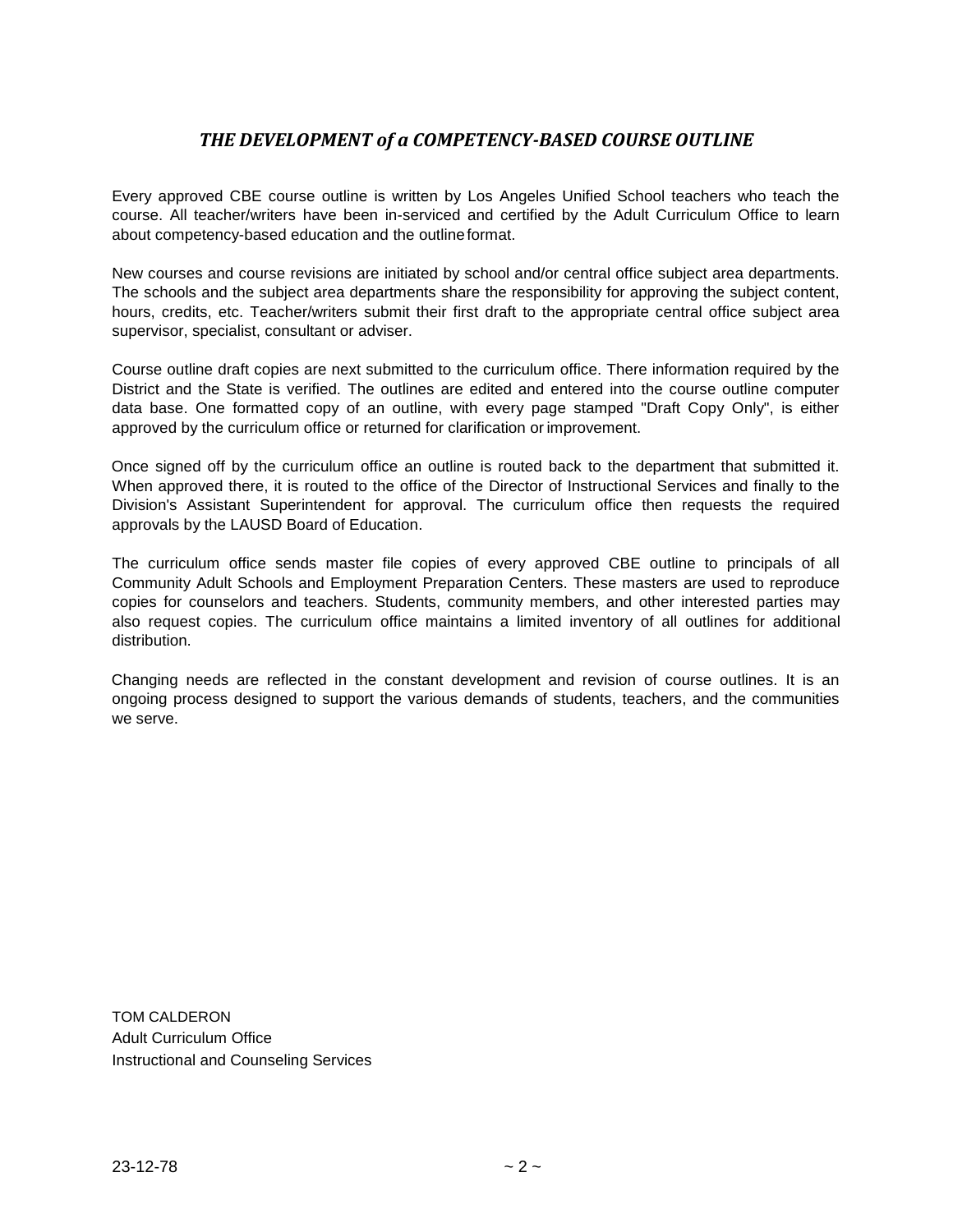## *CBE COMPETENCY BASED EDUCATION*

#### **Course Outline Competency-Based Component Definitions**

**Course descriptions** state the major emphasis and content of the course.

**Competency areas** are units of instruction based on related competencies.

**Competency statements** are competency area goals that together define the framework and purpose of the course.

**Competencies** fall on a continuum between goals and performance objectives and denote outcome of instruction.

#### **Competency-Based Philosophy Overview**

Competency-based instruction tells a student before instruction what skills or knowledge he/she will demonstrate after instruction.

A competency is stated as a minimum. This is the least a student has to demonstrate or know to be judged as competent. Stating competencies as minimums does not mean minimum instruction. Activities and opportunities should be provided for students to achieve maximum potential.

Competency-based education provides instruction that enables each student to attain individual goals as measured against pre-stated standards.

CBE instruction provides immediate and continual repetition and remediation. A student repeats tasks until achieving competence.

In competency-based education the curriculum, instruction, and assessment share common characteristics based on clearly stated competencies.

Curriculum, instruction and assessment in CBE are: explicit, known, agreed upon, integrated, performance-oriented, and adaptive.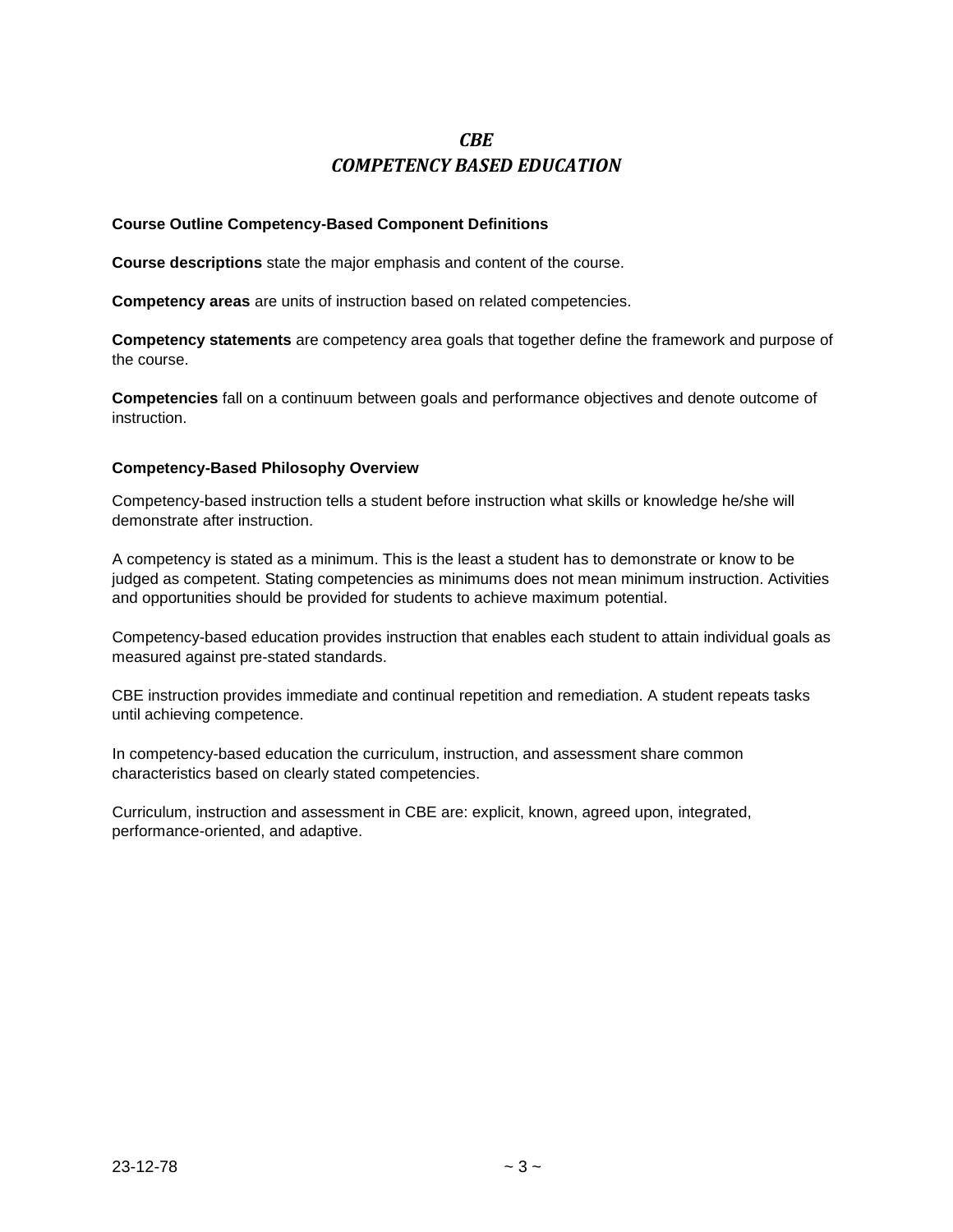## *COURSE OUTLINE COMPETENCY-BASED COMPONENTS*

A course outline reflects the essential intent and content of the course described. Acceptable course outlines have six components. (Education Code Section 52506). Course outlines for all apportionment classes, including those in jails, state hospitals, and convalescent hospitals contain the six required elements:

(EC 52504; 5CCR 10508 [b]; Adult Education Handbook for California (1977), Section 100)

#### **Course Outline Components**

#### GOALS AND PURPOSES

*The educational goals or purposes of every course are clearly stated and the class periods are devoted to instruction. The course should be broad enough in scope and should have sufficient educational worth to justify the expenditure of public funds.*

The goals and purpose of a course are stated in the COURSE DESCRIPTION. Course descriptions state the major emphasis and content of a course, and are written to be understandable by a prospective student.

#### PERFORMANCE OBJECTIVES OR COMPETENCIES

*Objectives should be delineated and described in terms of measurable results for the student and include the possible ways in which the objectives contribute to the student's acquisition of skiffs and competencies.*

Performance Objectives are sequentially listed in the COMPETENCY-BASED COMPONENTS section of the course outline. Competency Areas are units of instruction based on related competencies. Competency Statements are competency area goals that together define the framework and purpose of a course. Competencies fall on a continuum between goals and performance objectives and denote the outcome of instruction.

Competency-based instruction tells students before instruction what skills or knowledge they will demonstrate after instruction. Competency-based education provides instruction which enables each student to attain individual goals as measured against pre-stated standards.

Competency-based instruction provides immediate and continual repetition. In competencybased education the curriculum, instruction, and assessment share common characteristics based on clearly stated competencies. Curriculum, instruction, and assessment in competency- based education are: explicit, known, agreed upon, integrated, performance oriented, and adaptive.

pp. 28-33

**Location**

Cover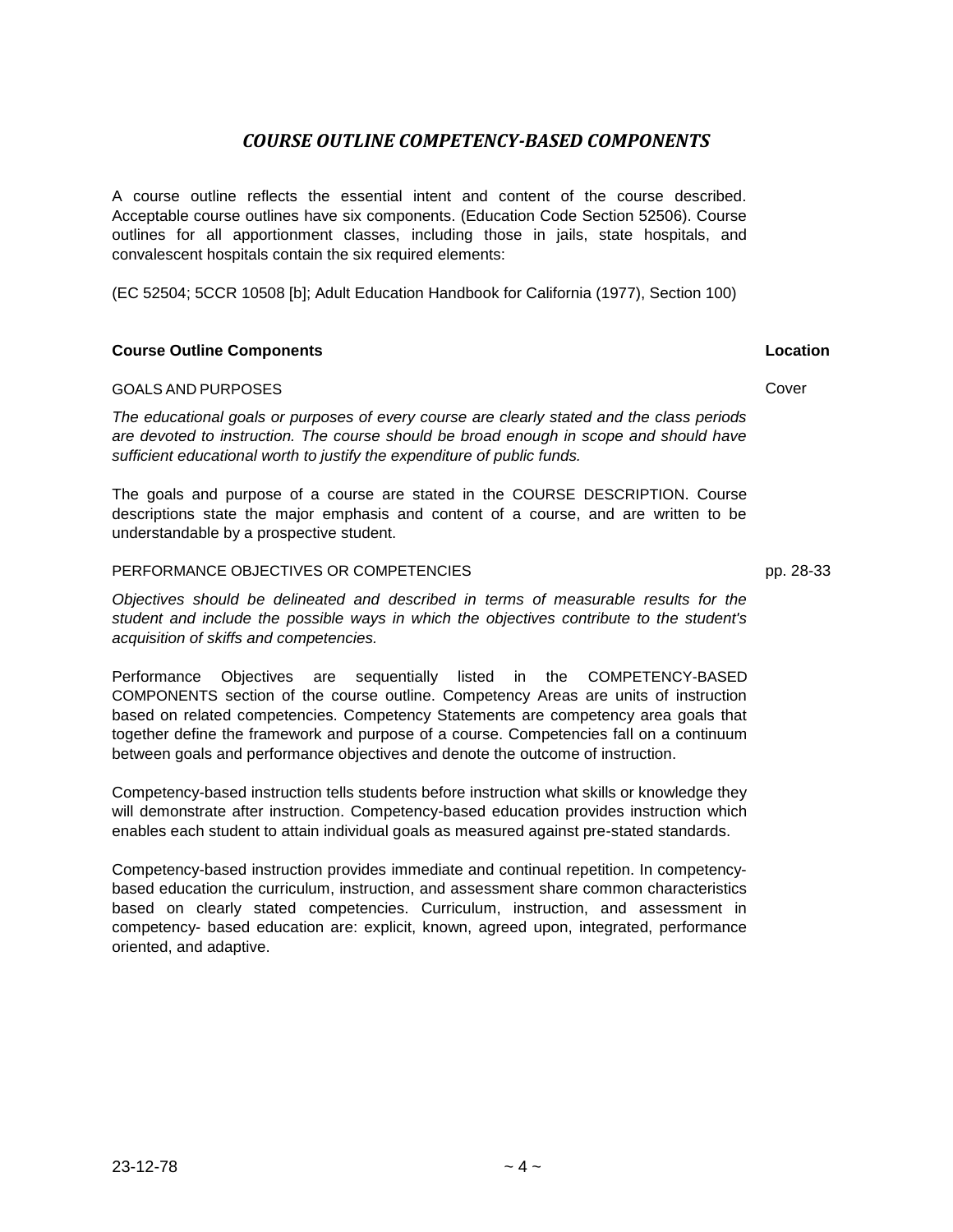## *COURSE OUTLINE COMPETENCY-BASED COMPONENTS (continued)*

#### **Course Outline Components**

#### INSTRUCTIONALSTRATEGIES

*Instructional techniques or methods could include laboratory techniques, lecture method, small- group discussion, grouping plans, and other strategies used in the classroom.*

Instructional strategies for this course are listed in the TEACHING STRATEGIES AND EVALUATION section of the course outline. Instructional strategies and activities for a course should be selected so that the overall teaching approach takes into account the instructional standards of a particular program, i.e., English as a Second Language, Programs for Older Adults, and Programs for Adults with Disabilities.

#### UNITS OFSTUDY, WITH APPROXIMATE HOURS ALLOTTED FOR EACH UNIT

*The approximate time devoted to each instructional unit within the course, as well as the total hours for the course, is indicated. The time in class is consistent with the needs of the student, and the length of the class should be that it ensures the student will learn at an optimum level.*

Units of study, with approximate hours allotted for each unit, are listed in the COMPETENCY AREA STATEMENTS of the course outline. The total hours of the course, including workbased learning hours (community classroom and cooperative vocational education) is listed on the cover of every CBE course outline. Each Competency Area listed within a CBE outline is assigned hours of instruction per unit.

#### COLLEGE AND CAREER READINESS STANDARDS FOR ENGLISH LANGUAGE ARTS pp. 7-19

ENGLISH-LANGUAGE ARTS CONTENT STANDARDS FOR CALIFORNIA PUBLIC SCHOOLS pp. 20-27

#### EVALUATION PROCEDURES

*The evaluation describes measurable evaluation criteria clearly within the reach of the student. The evaluation indicates anticipated improvement in performances as well as anticipated skills and competencies to be achieved.*

Evaluation procedures are detailed in the TEACHING STRATEGIES AND EVALUATION section of the course outline. Instructors monitor students' progress on a continuing basis, assessing students on attainment of objectives identified in the course outline through a variety of formal and informal tests (applied performance procedures, observations, simulations), paper and pencil exams, and standardized tests.

#### REPETITION POLICY THAT PREVENTS PERPETUATION OF STUDENT ENROLLMENT Cover

*After a student has completed all the objectives of the course, he or she should not be allowed to re-enroll in the course. There is, therefore, a need for a statement about the conditions for possible repetition of a course to prevent perpetuation of students in a particular program or an indefinite period of time.*

**Location**

pp. 28-33

p. 37

p. 37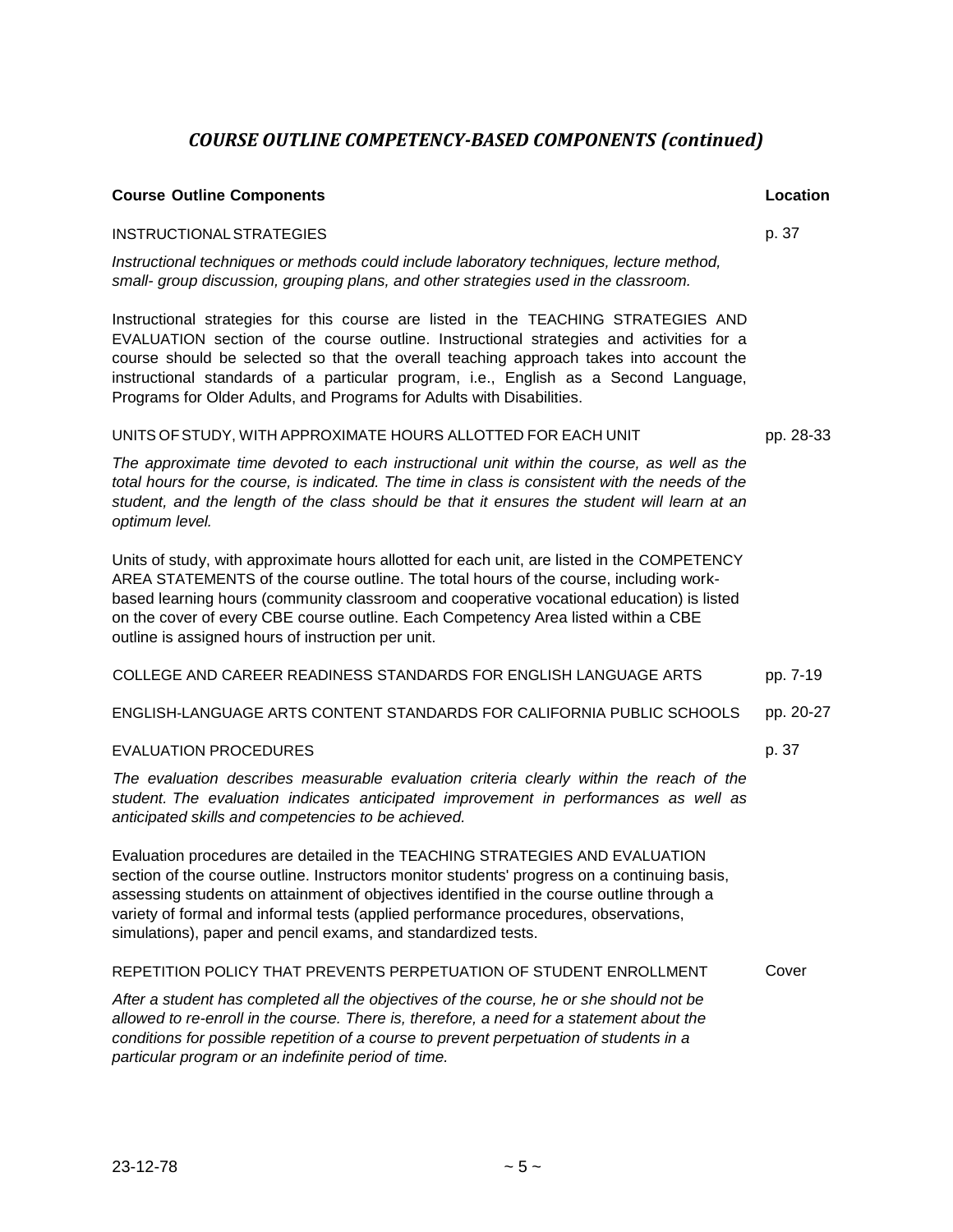## *ACKNOWLEDGMENTS*

The contributions of MARK KAVANAGH and BARBARA POLANSKY for writing this course outline are gratefully acknowledged. Thanks to TOM CALDERON for editing and preparing this course outline as competency-based.

> MARSHA EASTERDAY Supervisor Adult Secondary Education

> > ED MORRIS Director Instructional Support

APPROVED:

SANTIAGO JACKSON Assistant Superintendent Division of Adult and Career Education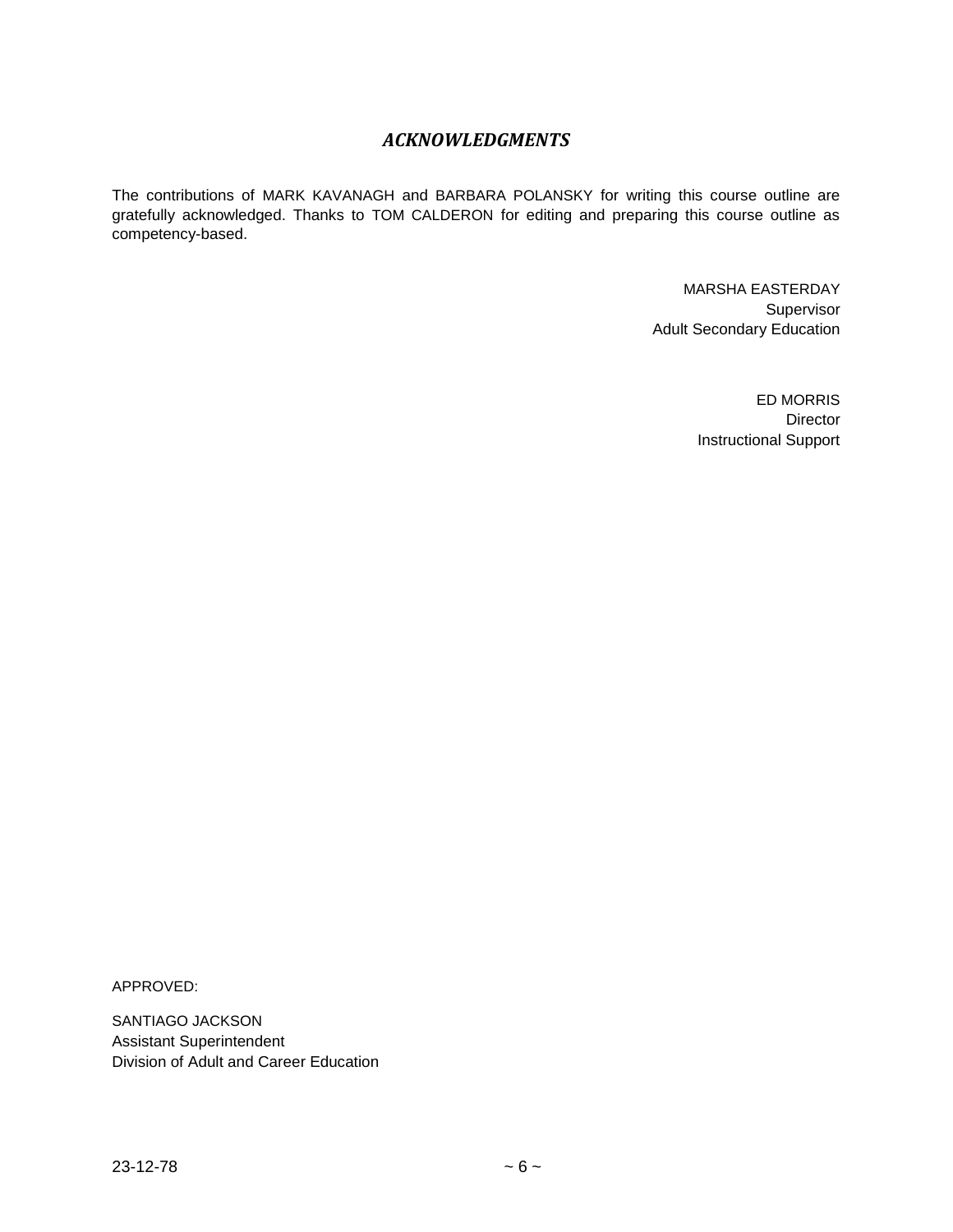#### **READING STANDARDS**

*To become college and career ready, students need to grapple with works of exceptional craft and thought whose range extends across genres, cultures, and centuries. By engaging with increasingly complex readings, students gain the ability to evaluate intricate arguments and the capacity to surmount the challenges posed by complex texts. Standards 1 and 10 play a special role since they operate whenever students are reading: Standard 1 outlines the command of evidence required to support any analysis of text (e.g., analyzing structure, ideas, or the meaning of word as defined by Standards 2-9); Standard 10 defines the range and complexity of what students need to read.* 

#### **Reading Strand**

Key: The citation at the end of each standard in the following chart identifies the CCSS strand, grade, and number (or standard number and letter, where applicable).

For example, RI.4.3 stands for Reading, Informational Text, Grade 4, Standard 3.

| RI: Reading Informational Text | RH: Reading Historical/Social Studies Text |
|--------------------------------|--------------------------------------------|
| <b>RL:</b> Reading Literature  | RST: Reading Scientific and Technical Text |

**CCR Anchor 1:** Read closely to determine what the text says explicitly and to make logical inferences from it; cite specific textual evidence when writing or speaking to support conclusions drawn from the text. (Apply this standard to texts of appropriate complexity as outlined by Standard  $10.1<sup>4</sup>$ 

Cite strong and thorough textual evidence to support analysis of what the text says explicitly as well as inferences drawn from the text. (RI/RL.9-10.1)

- *Application:* cite specific textual evidence to support analysis of primary and secondary sources, attending to such features as the date and origin of the information. (RH.9-10.1)
- *Application*: cite specific textual evidence to support analysis of science and technical texts, attending to the precise details of explanations or descriptions. (RST.9-10.1)

**CCR Anchor 2:** Determine central ideas or themes of a text and analyze their development; summarize the key supporting details and ideas. *(Apply this standard to texts of appropriate complexity as outlined by Standard 10.)*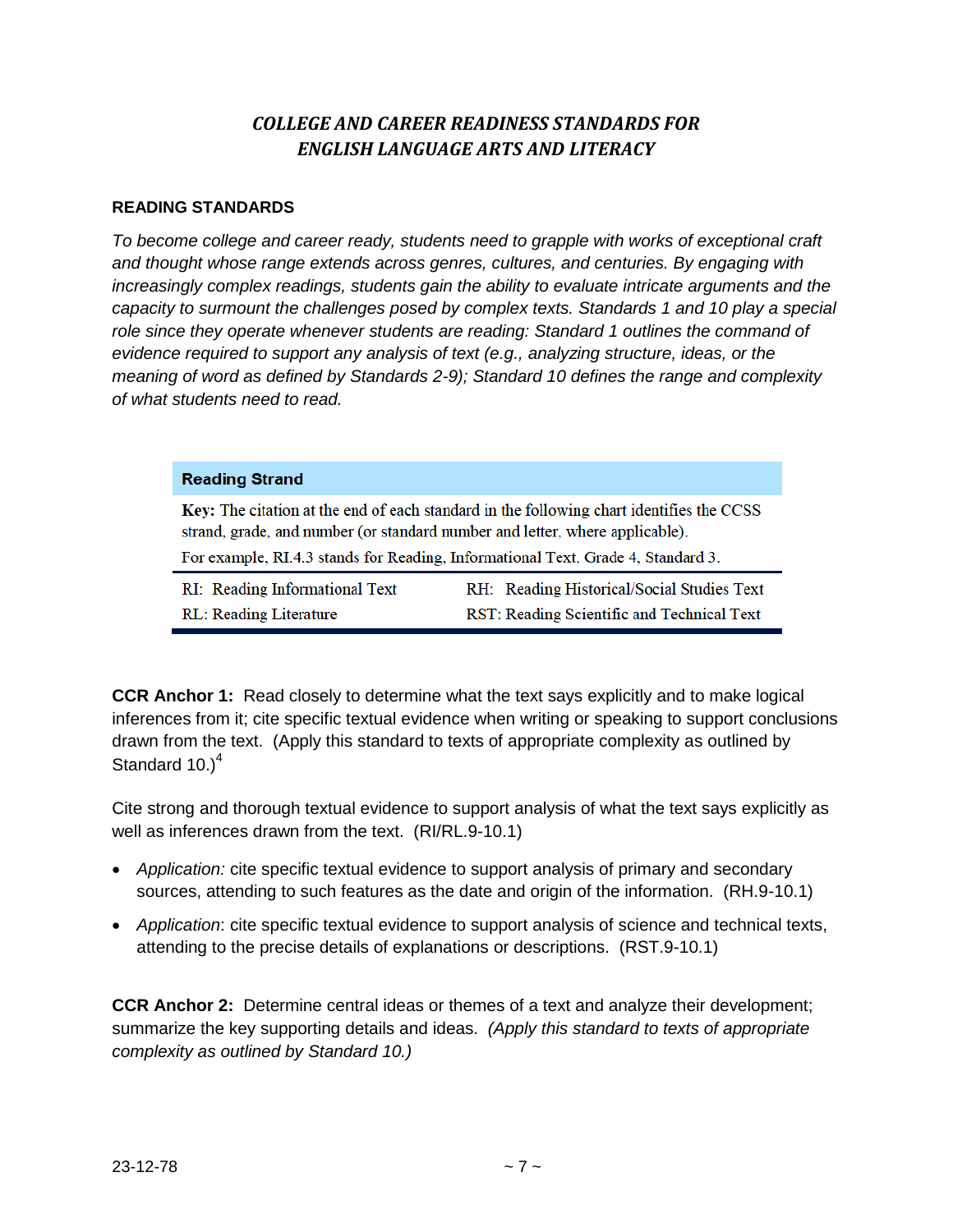## **READING STANDARDS**

**CCR Anchor 2:** Determine a theme or central idea of a text and analyze in detail its development over the course of the text, including how it emerges and is shaped and refined by specific details; provide an objective summary of the text. (RI/RL.9-10.2)

Determine the central ideas or conclusions of a text; summarize complex concepts, processes, or information presented in a text by paraphrasing them in simpler but still accurate terms. (RST.11-12.2)

**CCR Anchor 3:** Analyze how and why individuals, events, and ideas develop and interact over the course of a text. *(Apply this standard to texts of appropriate complexity as outlined by Standard 10.)*

Analyze a complex set of ideas or sequence of events and explain how specific individuals, ideas, or events interact and develop over the course of the text. (RI.11-12.3)

Analyze in detail a series of events described in a text; determine whether earlier events caused later ones or simply preceded them. (RH.9-10.3)

Follow precisely a complex multistep procedure when carrying out experiments, taking measurements, or performing technical tasks, attending to special cases or exceptions defined in the text. (RST.9-10.3)

**CCR Anchor 4:** Interpret words and phrases as they are used in a text, including determining technical, connotative, and figurative meanings, and analyze how specific word choices shape meaning or tone. *(Apply this standard to texts of appropriate complexity as outlined by Standard 10.)*

Determine the meaning of words and phrases as they are used in a text, including figurative, connotative, and technical meanings; analyze the cumulative impact of specific word choices on meaning and tone (e.g., how the language of a court opinion differs from that of a newspaper). (RI/RL.9-10.4)

 *Application:* determine the meaning of symbols, key terms, and other domain-specific words and phrases as they are used in a specific scientific or technical context. (RST.9-10.4)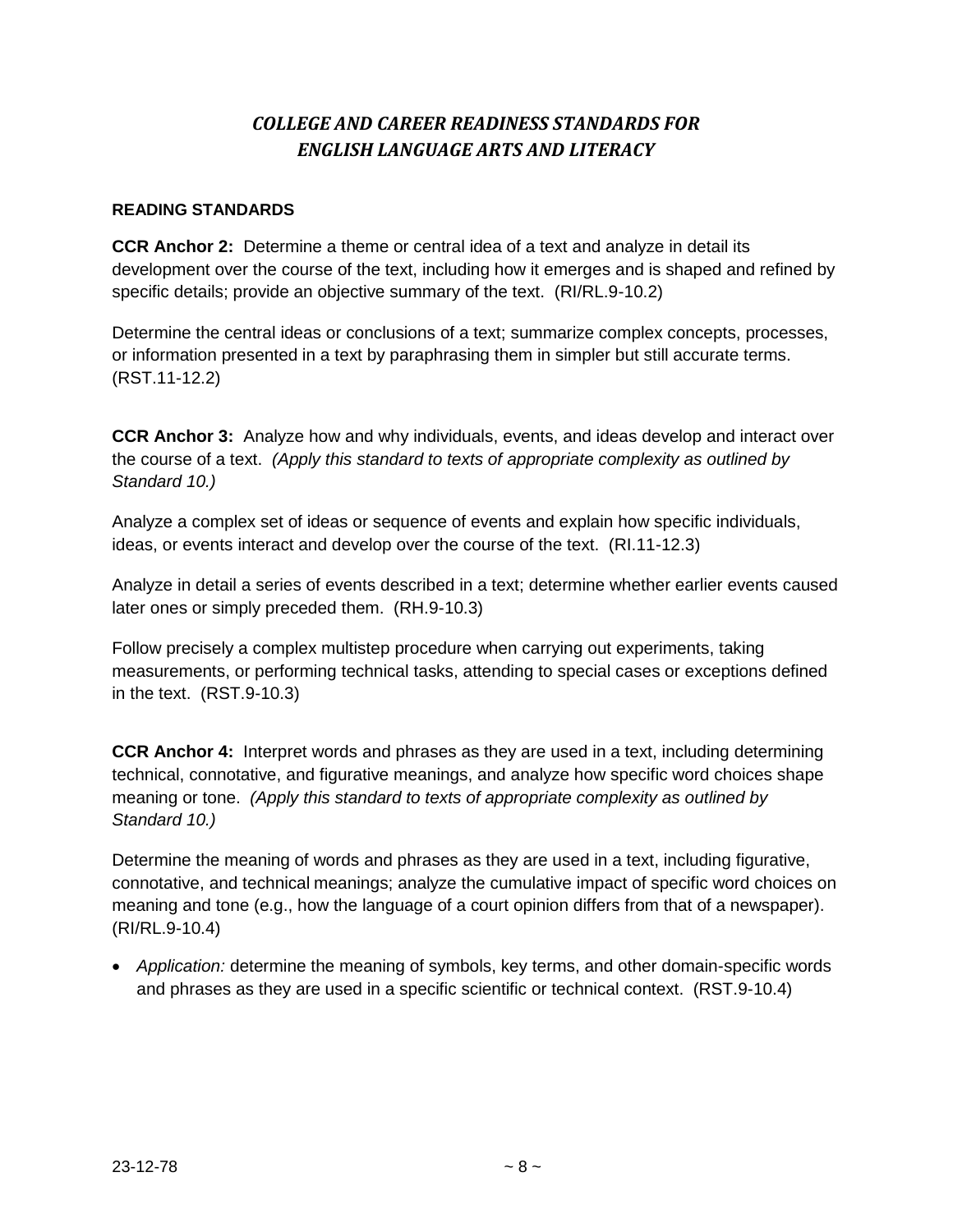#### **READING STANDARDS**

**CCR Anchor 5:** Analyze the structure of texts, including how specific sentences, paragraphs, and larger portions of the text (e.g., a section, chapter, scene, or stanza) relate to each other and the whole. *(Apply this standard to texts of appropriate complexity as outlined by Standard 10.)*

Analyze in detail how an author's ideas or claims are developed and refined by particular sentences, paragraphs, or larger portions of a text (e.g., a section or chapter). (RI.9-10.5)

Analyze and evaluate the effectiveness of the structure an author uses in his or her exposition or argument, including whether the structure makes points clear, convincing, and engaging. (RI.11-12.5)

**CCR Anchor 6:** Assess how point of view or purpose shapes the content and style of a text. *(Apply this standard to texts of appropriate complexity as outlined by Standard 10.)*

Determine an author's point of view or purpose in a text and analyze how an author uses rhetoric to advance that point of view or purpose. (RI.9-10.6)

 *Application*: analyze a particular point of view or cultural experience reflected in a work of literature from outside the United States, drawing on a wide reading of world literature. (RL.9-10.6)

Analyze a case in which grasping point of view requires distinguishing what is directly stated in a text from what is really meant (e.g., satire, sarcasm, irony, or understatement). (RL.11-12.6)

Compare the point of view of two or more authors for how they treat the same or similar topics, including which details they include and emphasize in their respective accounts. (RH.9-10.6)

**CCR Anchor 7:** Integrate and evaluate content presented in diverse media and formats, including visually and quantitatively, as well as in words. *(Apply this standard to texts of appropriate complexity as outline by Standard 10.)*

Integrate quantitative or technical analysis (e.g., charts, research data) with qualitative analysis in print or digital text. (RH.9-10.7)

Translate quantitative or technical information expressed in words in a text into visual form (e.g., a table or chart) and translate information expressed visually or mathematically (e.g., in an equation) into words. (RST.9-10.7)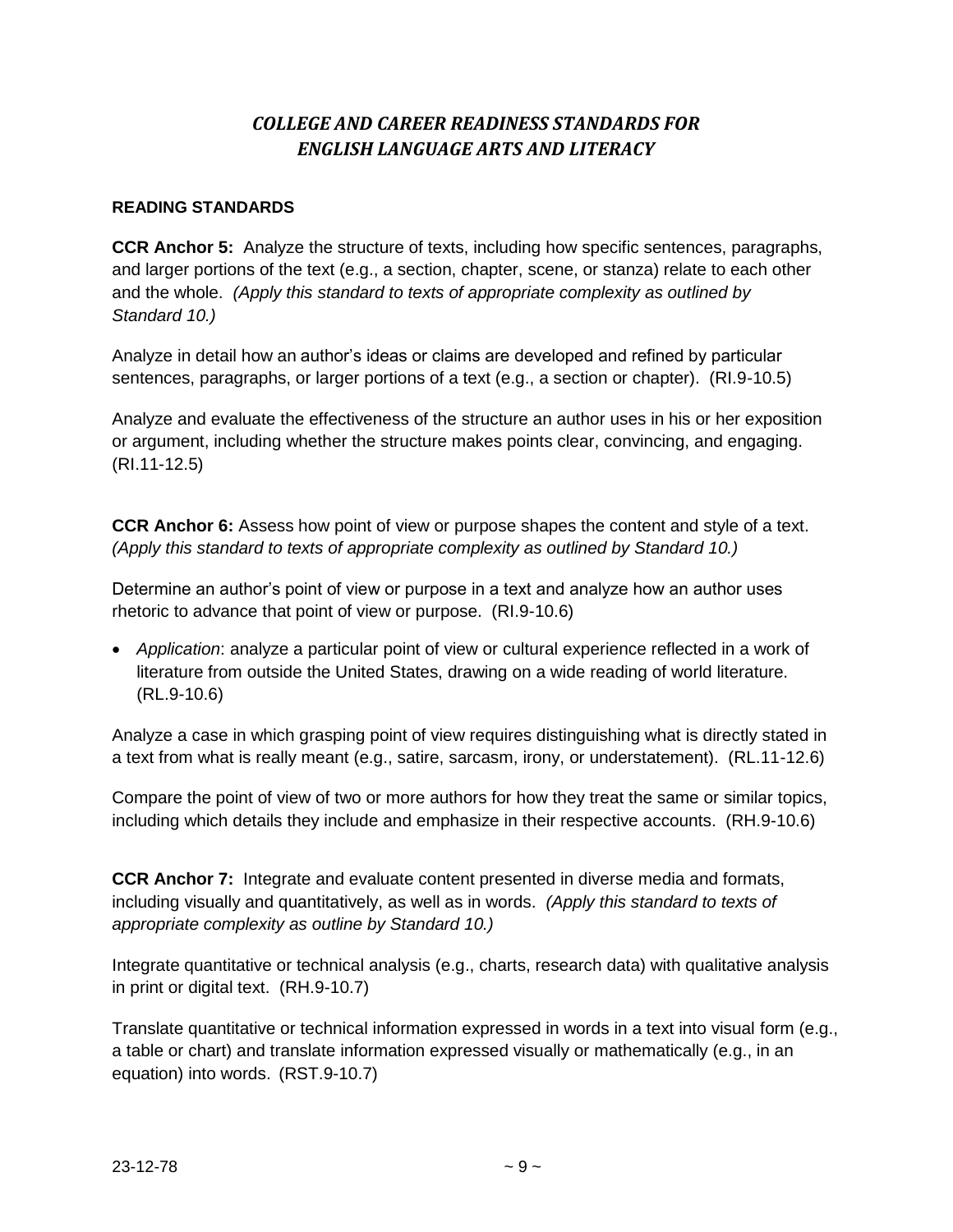#### **READING STANDARDS**

**CCR Anchor 7:** Integrate and evaluate multiple sources of information presented in different media or formats (e.g., visually, quantitatively) as well as in words in order to address a question or solve a problem. (RI.11-12.7)

**CCR Anchor 8:** Delineate and evaluate the argument and specific claims in a text, including the validity of the reasoning as well as the relevance and sufficiency of the evidence. *(Apply this standard to texts of appropriate complexity as outlined by Standard 10.)*

Delineate and evaluate the argument and specific claims in a text, assessing whether the reasoning is valid and the evidence is relevant and sufficient; identify false statements and fallacious reasoning. (RI.9-10.8)

**CCR Anchor 9:** Analyze how two or more texts address similar themes or topics in order to build knowledge or to compare the approaches the authors take. *(Apply this standard to texts of appropriate complexity as outlined by Standard 10.)*

Analyze seminal U.S. documents of historical and literary significance (e.g., Washington's Farewell Address, the Gettysburg Address, Roosevelt's Four Freedoms speech, King's "Letter from Birmingham Jail"), including how they address related themes and concepts. (RI.9-10.9)

Analyze seventeenth-, eighteenth-, and nineteenth-century foundational U.S. documents of historical and literary significance (including The Declaration of Independence, the Preamble to the Constitution, the Bill of Rights, and Lincoln's Second Inaugural Address) for their themes, purposes, and rhetorical features. (RI.11-12.9)

Compare and contrast findings presented in a text to those from other sources (including their own experiments), noting when the findings support or contradict previous explanations or accounts. (RST.9-10.9)

 *Application:* compare and contrast treatments of the same topic in several primary and secondary sources. (RH.9-10.9)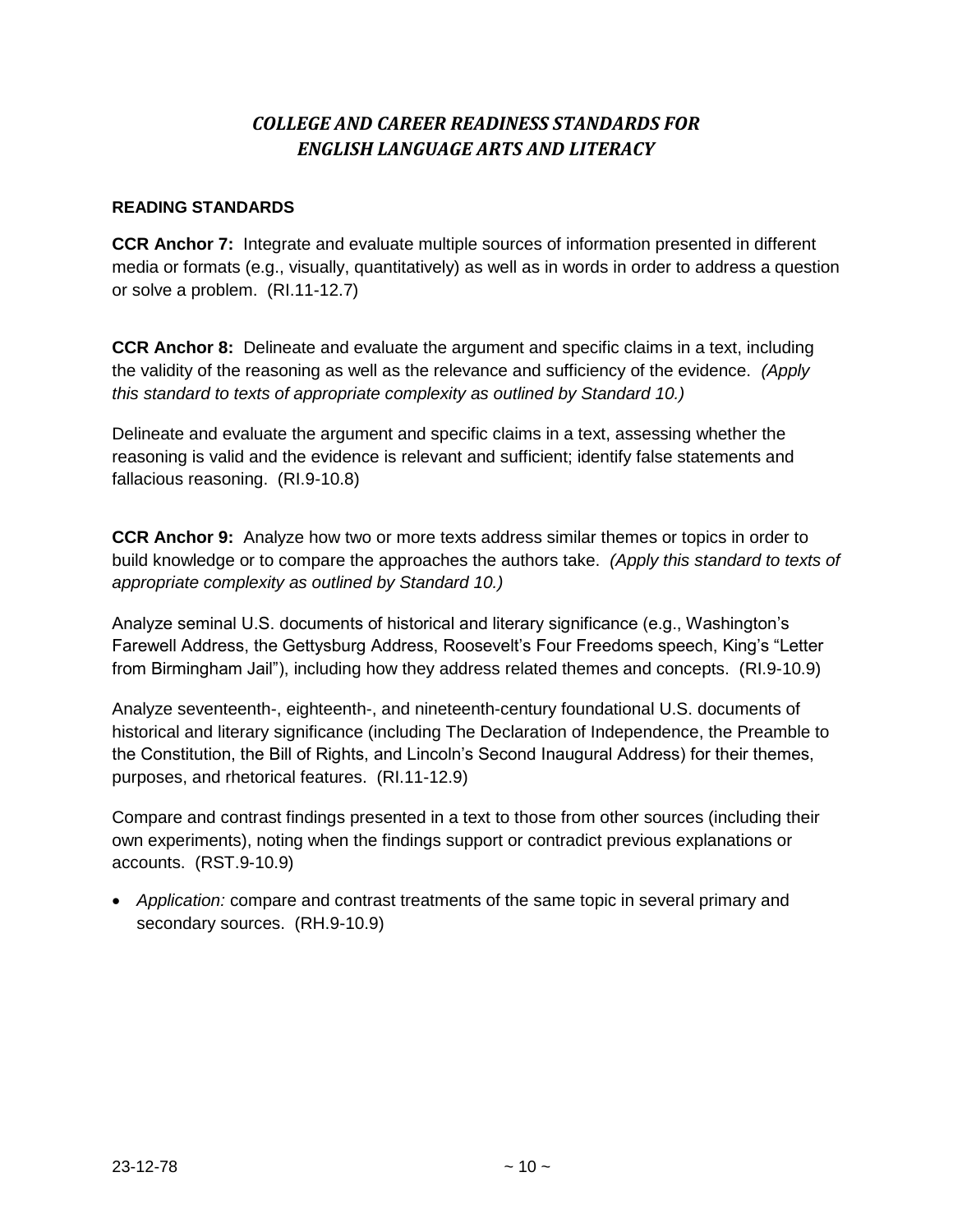### **READING STANDARDS**

**CCR Anchor 10:** Read and comprehend complex literary and informational texts independently and proficiently.

Associated Quantitative Measures of Text Complexity to E Levels of Learning

| <b>Common Core Band</b> | <b>ATOS</b>     | Degrees of Reading<br>Power | Flesch-Kincaid | The Lexile<br>Framework <sup>*</sup> | <b>Reading Maturity</b> | SourceRater     |
|-------------------------|-----------------|-----------------------------|----------------|--------------------------------------|-------------------------|-----------------|
| $9th - 10th(E)$         | $9.67 - 12.01$  | $62 - 72$                   | $8.32 - 12.12$ | $1050 - 1335$                        | $8.41 - 10.81$          | $9.02 - 13.93$  |
| $11th$ – CCR $(E)$      | $11.20 - 14.10$ | $67 - 74$                   | $10.34 - 14.2$ | $1185 - 1385$                        | $9.57 - 12.00$          | $12.30 - 14.50$ |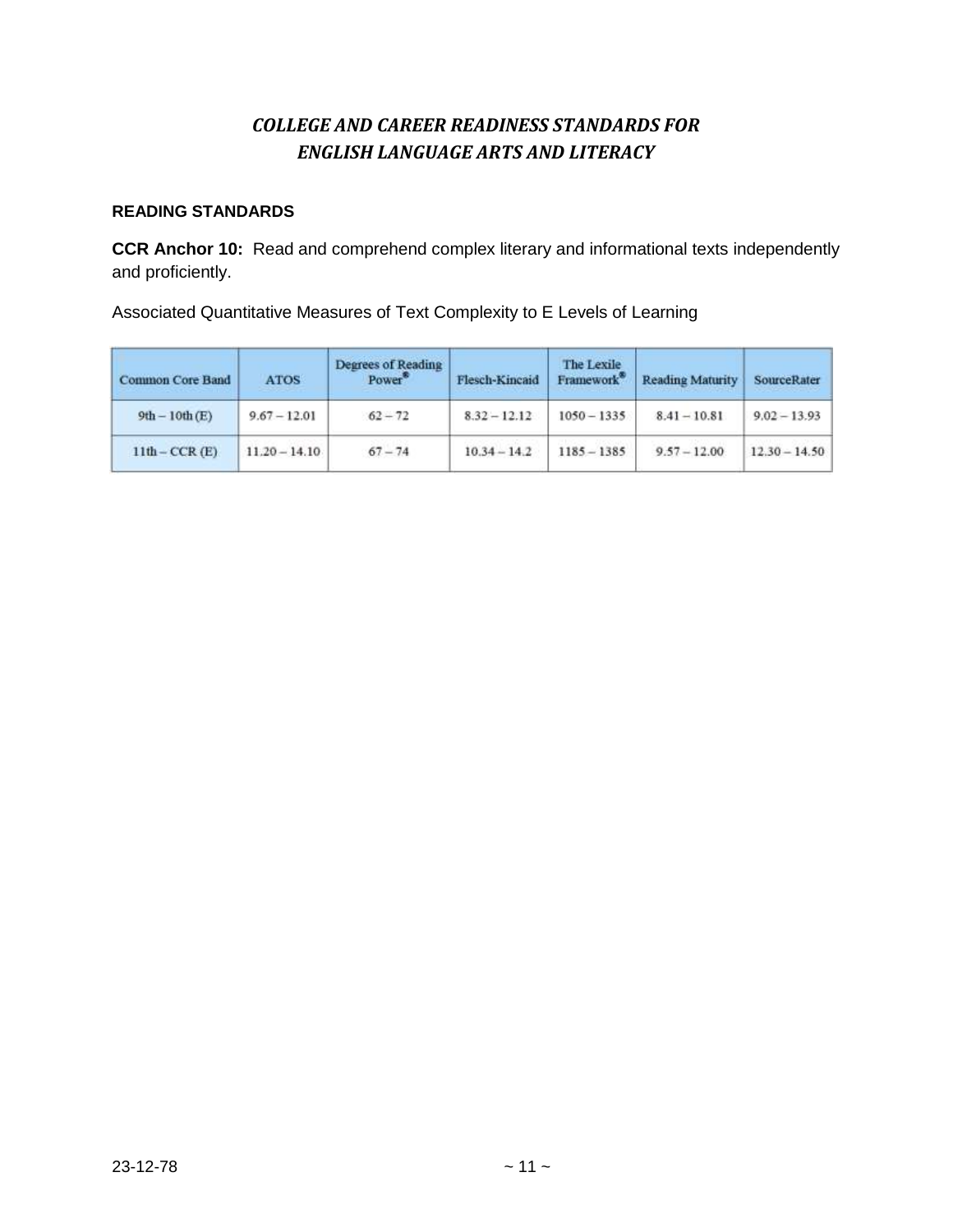#### **WRITING STANDARDS**

*To be college and career ready writers, students must take task, purpose, and audience into careful consideration, choosing words, information, structures, and formats deliberately. The Writing Standards cultivate the development of three mutually reinforcing writing capacities: crafting arguments, writing to inform and explain, and fashioning narratives about real or imagined experiences. The overwhelming focus of writing throughout the levels is on arguments and informative/explanatory texts. Writing Standard 9 is a standout because it stresses the importance of the writing-reading connection by requiring students to draw upon and use evidence from literary and informational texts as they write arguments or inform/explain. Because of the centrality of writing to most forms of inquiry, research standards are prominently included in this strand as well.*

#### **Writing Strand**

Key: The citation at the end of each standard in the following chart identifies the CCSS strand, grade, and number (or standard number and letter, where applicable).

For example, W.5.1a stands for Writing, Grade 5, Standard 1a.

W: Writing

WHST: Writing for History/Social Studies, Scientific and Technical Subjects

**CCR Anchor 1:** Write arguments to support claims in an analysis of substantive topics or texts, using valid reasoning and relevant and sufficient evidence.

Write arguments to support claims in an analysis of substantive topics or texts, using valid reasoning and relevant and sufficient evidence.

- a. Introduce precise claim(s), distinguish the claim(s) from alternate or opposing claims, and create an organization that establishes clear relationships among the claim(s), counterclaims, reasons, and evidence.
- b. Develop claim(s) and counterclaims fairly, supplying evidence for each while pointing out the strengths and limitations of both in a manner that anticipates the audience's knowledge level and concerns.
- c. Use words, phrases, and clauses to link the major sections of the text, create cohesion, and clarify the relationships between claim(s) and reasons, between reasons and evidence, and between claim(s) and counterclaims.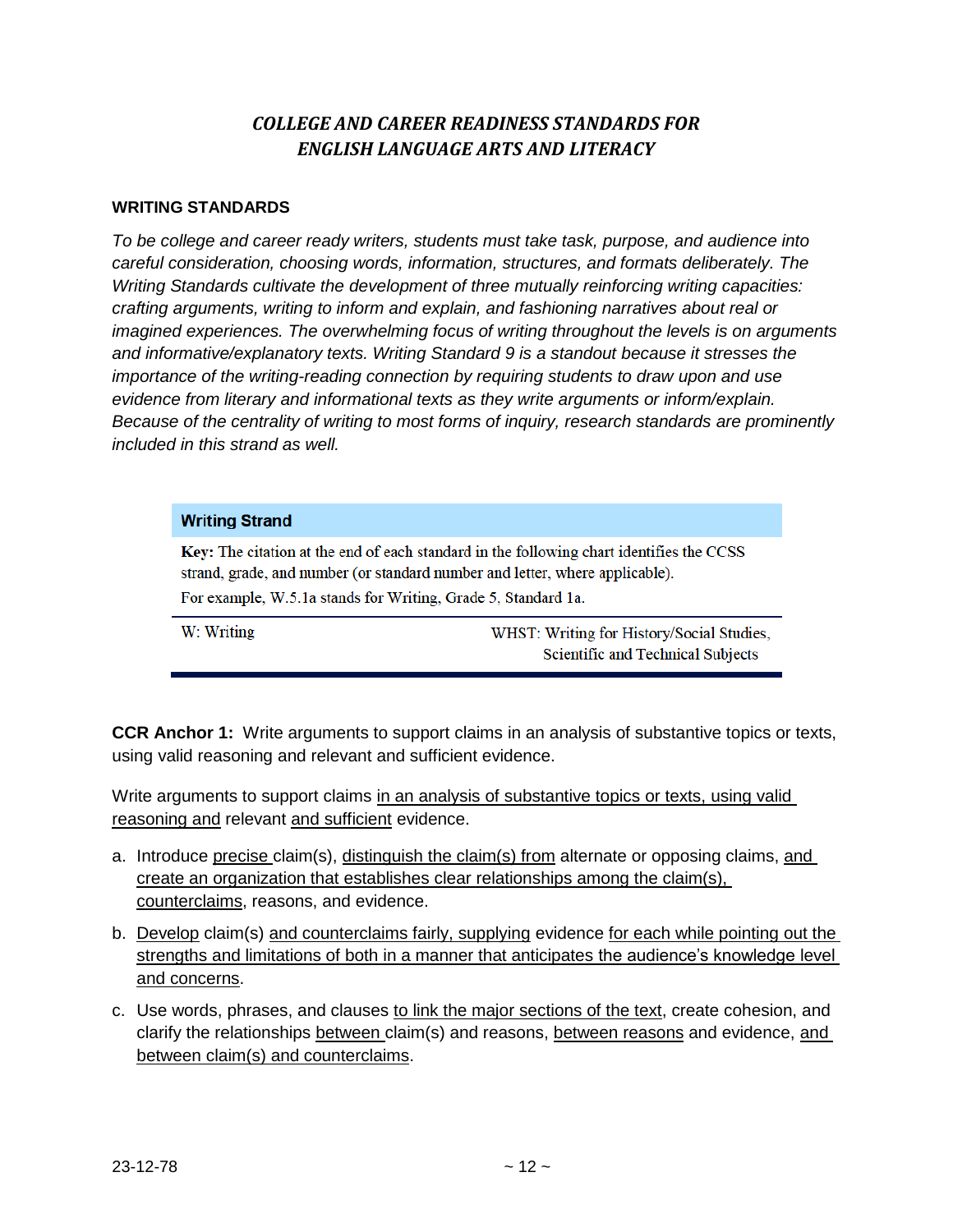#### **WRITING STANDARDS**

**CCR Anchor 1:** Write arguments to support claims in an analysis of substantive topics or texts, using valid reasoning and relevant and sufficient evidence.

Write arguments to support claims in an analysis of substantive topics or texts, using valid reasoning and relevant and sufficient evidence.

- d. Establish and maintain a formal style and objective tone while attending to the norms and conventions of the discipline in which they are writing.
- e. Provide a concluding statement or section that follows from and supports the argument presented. (W/WHST.9-10.1)

**CCR Anchor 2:** Write informative/explanatory texts to examine and convey complex ideas and information clearly and accurately through the effective selection, organization, and analysis of content.

Write informative/explanatory texts to examine and convey complex ideas, concepts, and information clearly and accurately through the effective selection, organization, and analysis of content. [This includes the narration of historical events, scientific procedures/experiments, or technical processes.]

- a. Introduce a topic and organize complex ideas, concepts, and information to make important connections and distinctions; include formatting (e.g., headings), graphics (e.g., figures, tables), and multimedia when useful to aiding comprehension.
- b. Develop the topic with well-chosen, relevant, and sufficient facts, extended definitions concrete details, quotations, or other information and examples appropriate to the audience's knowledge of the topic.
- c. Use appropriate and varied transitions to link the major sections of the text, create cohesion, and clarify the relationships among complex ideas and concepts.
- d. Use precise language and domain-specific vocabulary to manage the complexity of the topic.
- e. Establish and maintain a formal style and objective tone while attending to the norms and conventions of the discipline in which they are writing.
- f. Provide a concluding statement or section that follows from and supports the information or explanation presented (e.g., articulating implications or the significance of the topic). (W/WHST.9-10.2)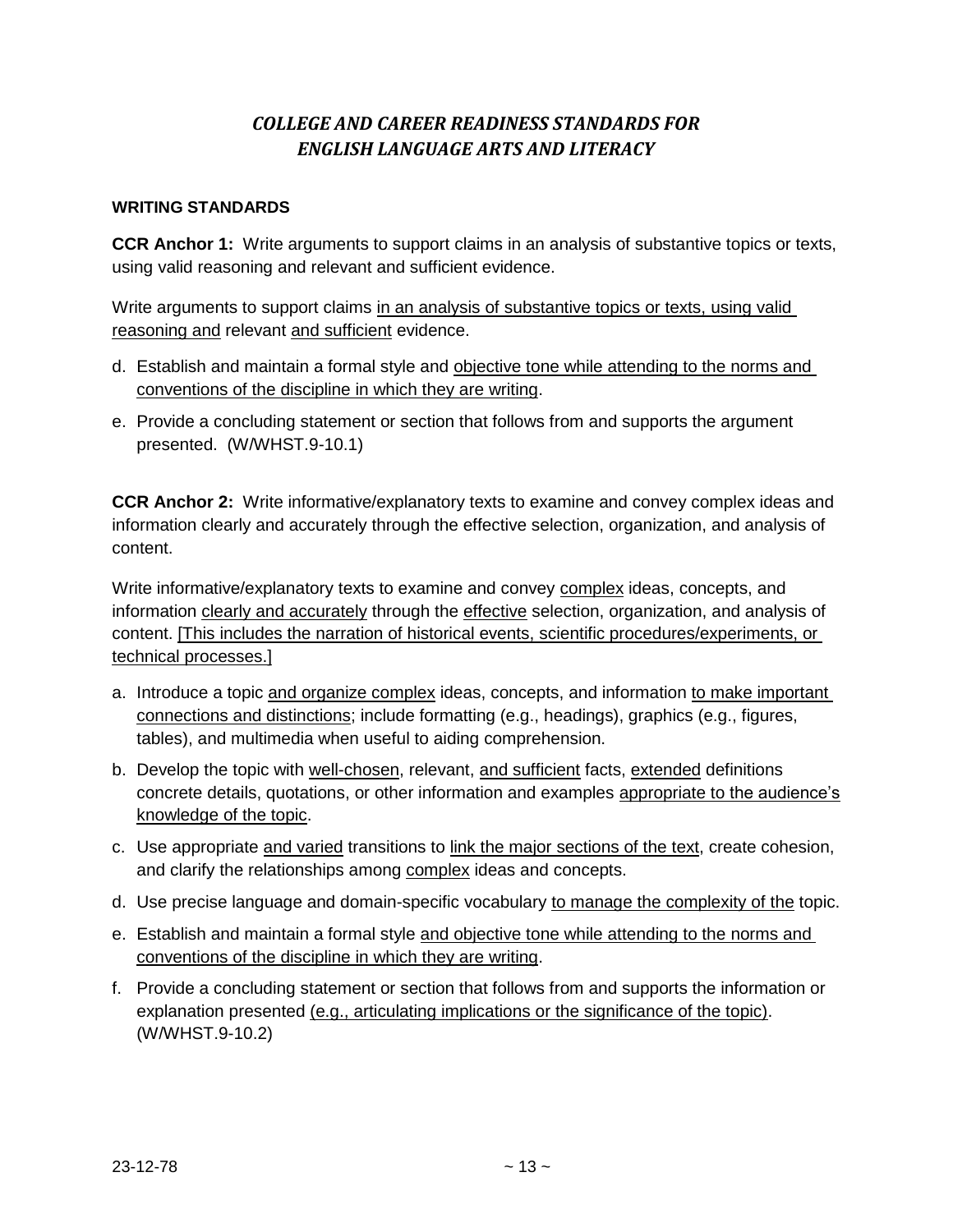#### **WRITING STANDARDS**

**CCR Anchor 3:** Write narratives to develop real or imagined experiences or events using effective technique, well-chosen details and well-structured event sequences.

Note: Students' narrative skills continue to grow in these levels as students work to incorporate narrative elements effectively into their arguments and informative/explanatory texts.

**CCR Anchor 4:** Produce clear and coherent writing in which the development, organization, and style are appropriate to task, purpose, and audience.

Produce clear and coherent writing in which the development, organization, and style are appropriate to task, purpose, and audience. (W/WHST.11-12.4)

**CCR Anchor 5:** Develop and strengthen writing as needed by planning, revising, editing, rewriting, or trying a new approach.

Develop and strengthen writing as needed by planning, revising, editing, rewriting, or trying a new approach, focusing on addressing what is most significant for a specific purpose and audience. (Editing for conventions should demonstrate command of Language standards 1–3 at this level.) (W.11-12.5)

**CCR Anchor 6:** Use technology, including the Internet, to produce and publish writing and to interact and collaborate with others.

Use technology, including the Internet, to produce, publish, and update individual or shared writing products, taking advantage of technology's capacity to link to other information and to display information flexibly and dynamically. (W.9-10.6)

**CCR Anchor 7:** Conduct short as well as more sustained research projects based on focused questions, demonstrating understanding of the subject under investigation.

Conduct short as well as more sustained research projects to answer a question (including a self-generated question) or solve a problem; narrow or broaden the inquiry when appropriate; synthesize multiple sources on the subject, demonstrating understanding of the subject under investigation. (W/WHST.11-12.7)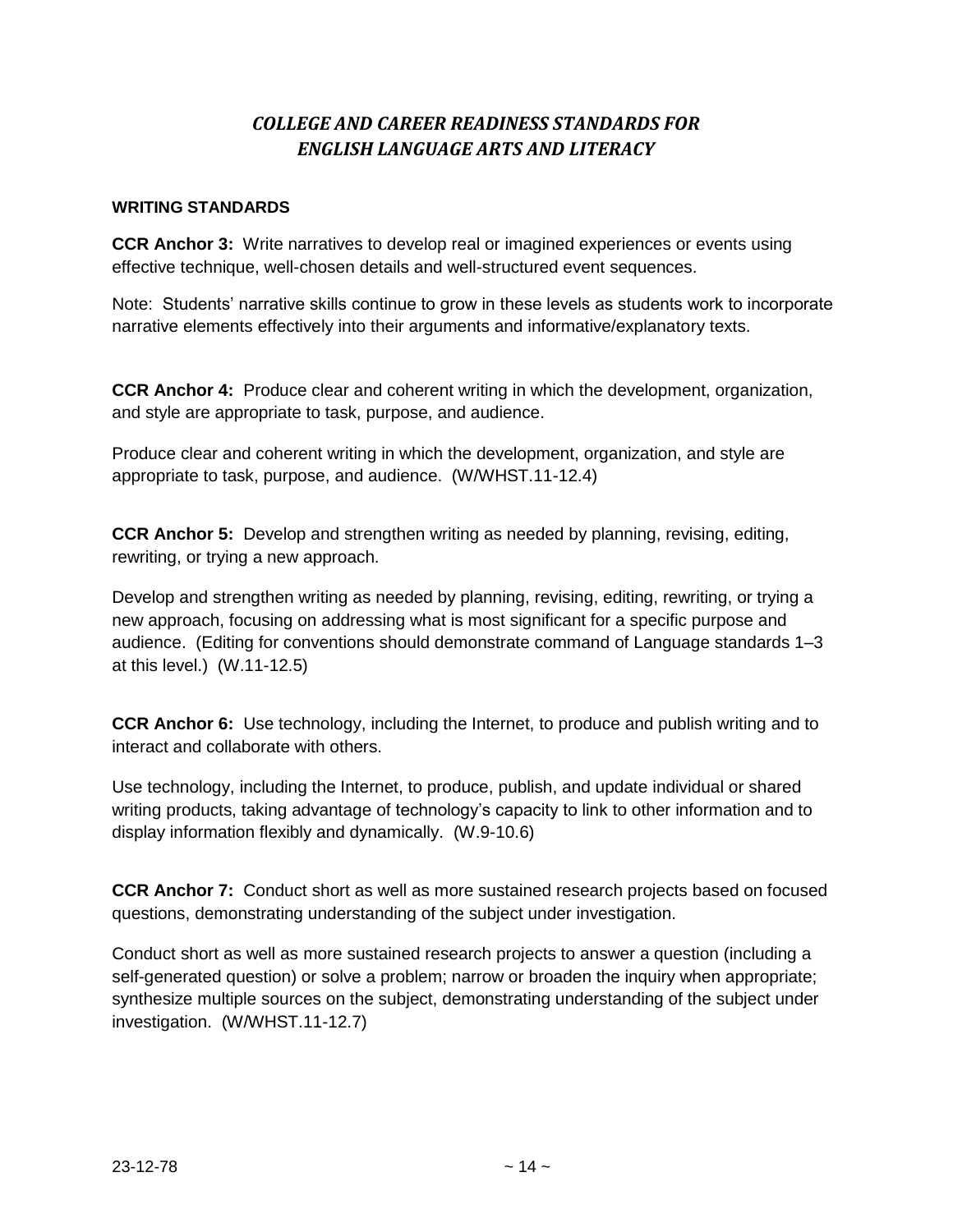#### **WRITING STANDARDS**

**CCR Anchor 8:** Gather relevant information from multiple print and digital sources, assess the credibility and accuracy of each source, and integrate the information while avoiding plagiarism.

Gather relevant information from multiple authoritative print and digital sources, using advanced searches effectively; assess the usefulness of each source in answering the research question; integrate information into the text selectively to maintain the flow of ideas, avoiding plagiarism and following a standard format for citation. (W/WHST.9-10.8)

**CCR Anchor 9:** Draw evidence from literary or informational texts to support analysis, reflection, and research. *(Apply this standard to texts of appropriate complexity as outlined by Standard 10.)* 

Draw evidence from literary or informational texts to support analysis, reflection, and research.

- a. Apply Reading standards from this level to literature (e.g., "Determine the Meaning of words and phrases as they are used in a text, including figurative, connotative, and technical meanings; analyze the cumulative impact of specific word choices on meaning and tone").
- b. Apply Reading standards from this level to literary nonfiction (e.g., "Integrate quantitative or technical analysis with qualitative analysis in print or digital text"). (W/WHST.11-12.9)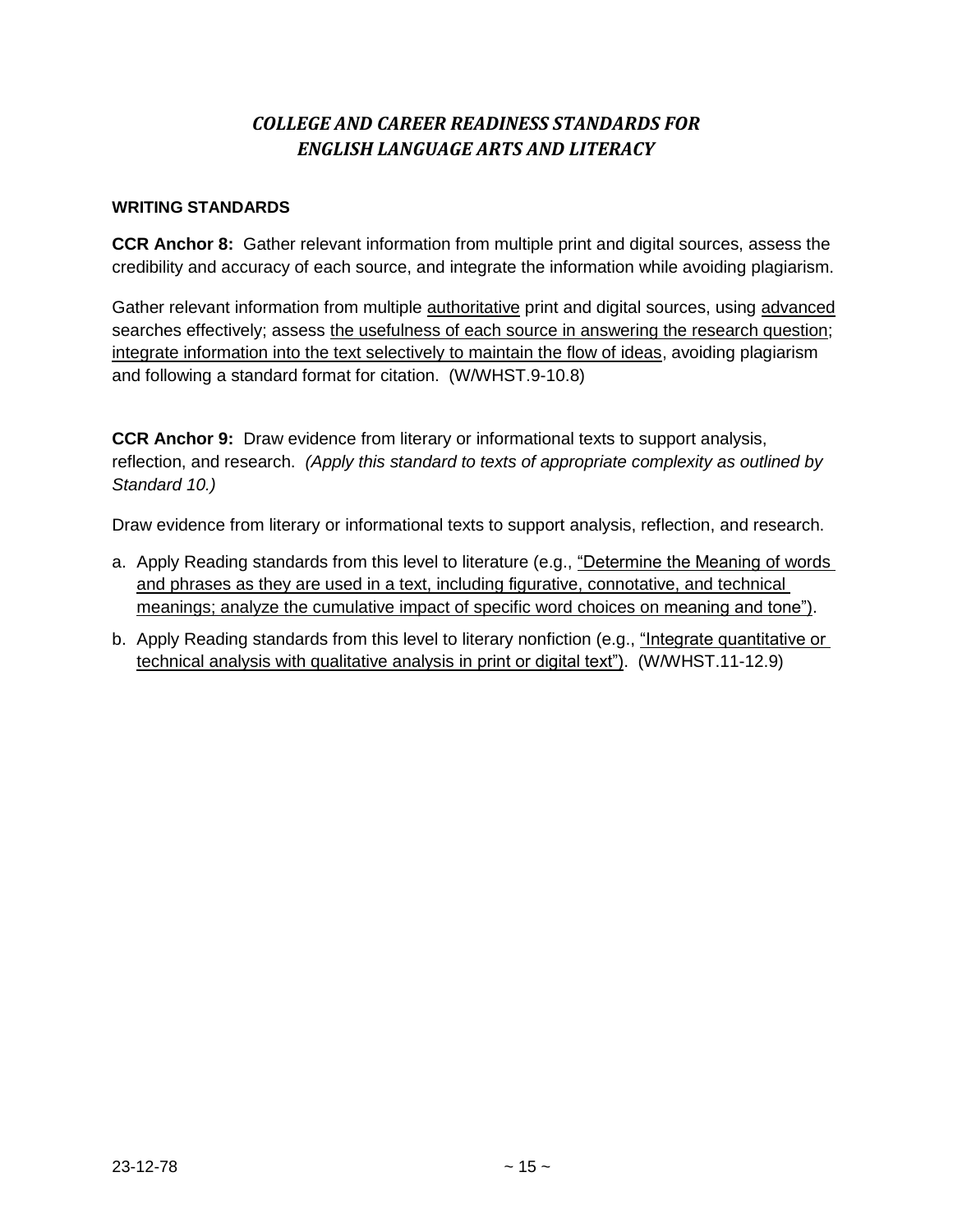#### **SPEAKING AND LISTENING STANDARDS**

*Including, but not limited to, skills necessary for formal presentations, the Speaking and Listening Standards require students to develop a range of broadly useful oral communication and interpersonal skills. The standards ask students to learn to work together, express and listen carefully to ideas, integrate information from oral, visual, quantitative, and media sources, evaluate what they hear, use media and visual displays strategically to help achieve communicative purposes, and adapt speech to context and task.<sup>7</sup>*

#### **Speaking and Listening Strand**

Key: The citation at the end of each standard in the following chart identifies the CCSS strand, grade, and number (or standard number and letter, where applicable).

For example, SL.K.2 stands for Speaking and Listening, Grade K, Standard 2.

SL: Speaking and Listening

**CCR Anchor 1:** Prepare for and participate effectively in a range of conversations and collaborations with diverse partners, building on others' ideas and expressing their own clearly and persuasively.

Initiate and participate effectively in a range of collaborative discussions (one-on-one, in groups, and teacher-led) with diverse partners, building on others' ideas and expressing their own clearly and persuasively.

- a. Come to discussions prepared, having read and researched material under study; explicitly draw on that preparation by referring to evidence from texts and other research on the topic or issue to stimulate a thoughtful, well-reasoned exchange of ideas.
- b. Work with peers to set rules for collegial discussions and decision-making (e.g., informal consensus, taking votes on key issues, presentation of alternate views), clear goals and deadlines, and individual roles as needed.
- c. Propel conversations by posing and responding to questions that relate the current discussion to broader themes or larger ideas; actively incorporate others into the discussion and clarify, verify, or challenge ideas and conclusions.
- d. Respond thoughtfully to diverse perspectives, summarize points of agreement and disagreement, and, when warranted, qualify or justify their own views and understanding and make new connections in light of the evidence and reasoning presented. (SL.9-10.1)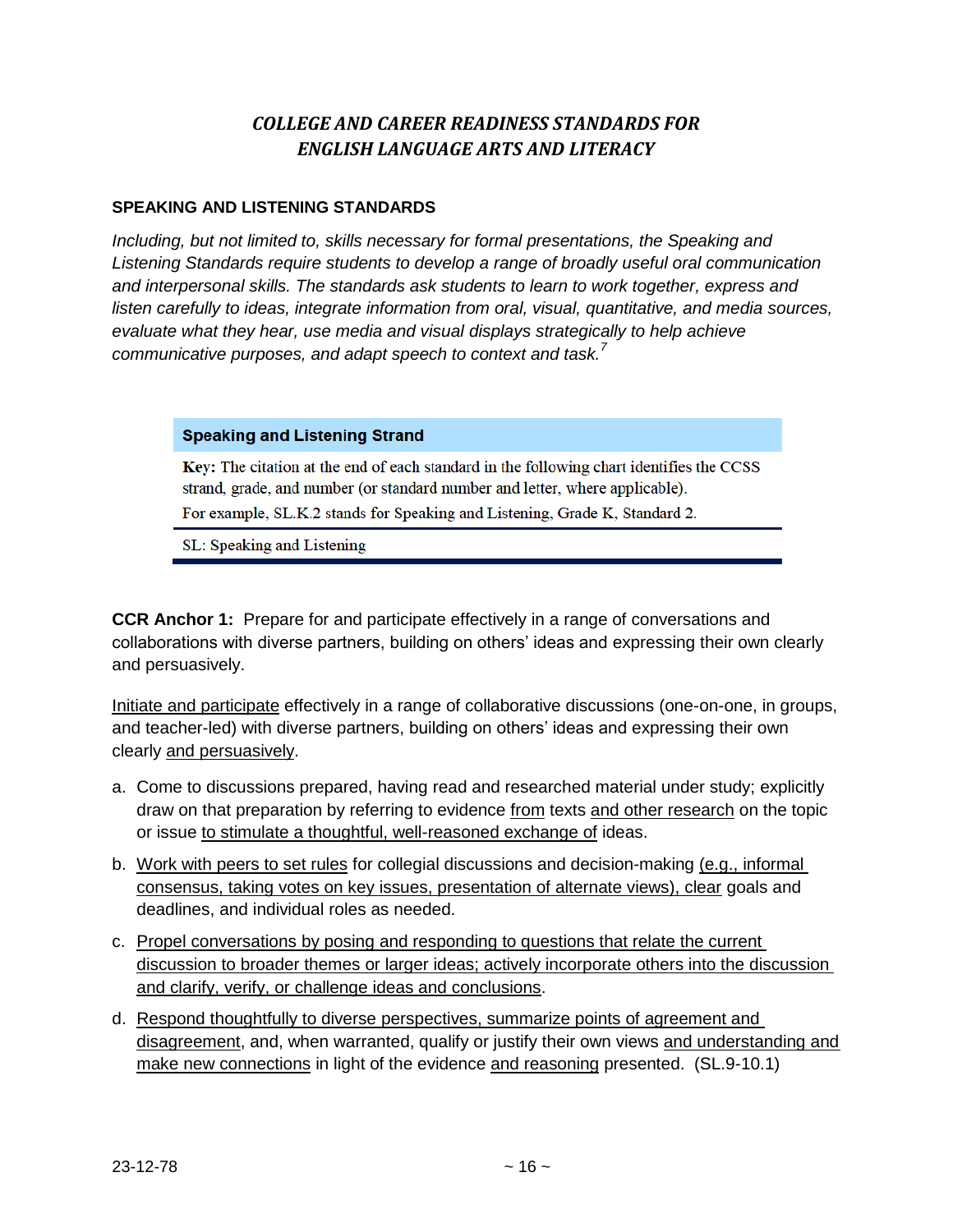#### **SPEAKING AND LISTENING STANDARDS**

**CCR Anchor 2:** Integrate and evaluate information presented in diverse media and formats, including visually, quantitatively, and orally.

Integrate multiple sources of information presented in diverse formats and media (e.g., visually, quantitatively, orally) in order to make informed decisions and solve problems, evaluating the credibility and accuracy of each source and noting any discrepancies among the data. (SL.11-12.2)

**CCR Anchor 3:** Evaluate a speaker's point of view, reasoning, and use of evidence and rhetoric.

Evaluate a speaker's point of view, reasoning, and use of evidence and rhetoric, assessing the stance, premises, links among ideas, word choice, points of emphasis, and tone used. (SL.11-12.3)

**CCR Anchor 4:** Present information, findings, and supporting evidence such that listeners can follow the line of reasoning and the organization, development, and style are appropriate to task, purpose, and audience.

Present information, findings, and supporting evidence clearly, concisely, and logically such that listeners can follow the line of reasoning and the organization, development, substance, and style are appropriate to purpose, audience, and task. (SL.9-10.4)

**CCR Anchor 5:** Make strategic use of digital media and visual displays of data to express information and enhance understanding of presentations.

Make strategic use of digital media (e.g., textual, graphical, audio, visual, and interactive elements) in presentations to enhance understanding of findings, reasoning, and evidence and to add interest. (SL.11-12.5)

**CCR Anchor 6:** Adapt speech to a variety of contexts and communicative tasks, demonstrating command of formal English when indicated or appropriate.

Adapt speech to a variety of contexts and tasks, demonstrating a command of formal English when indicated or appropriate. (See Language Standards 1 and 3 for specific expectations.) (SL.11-12.6)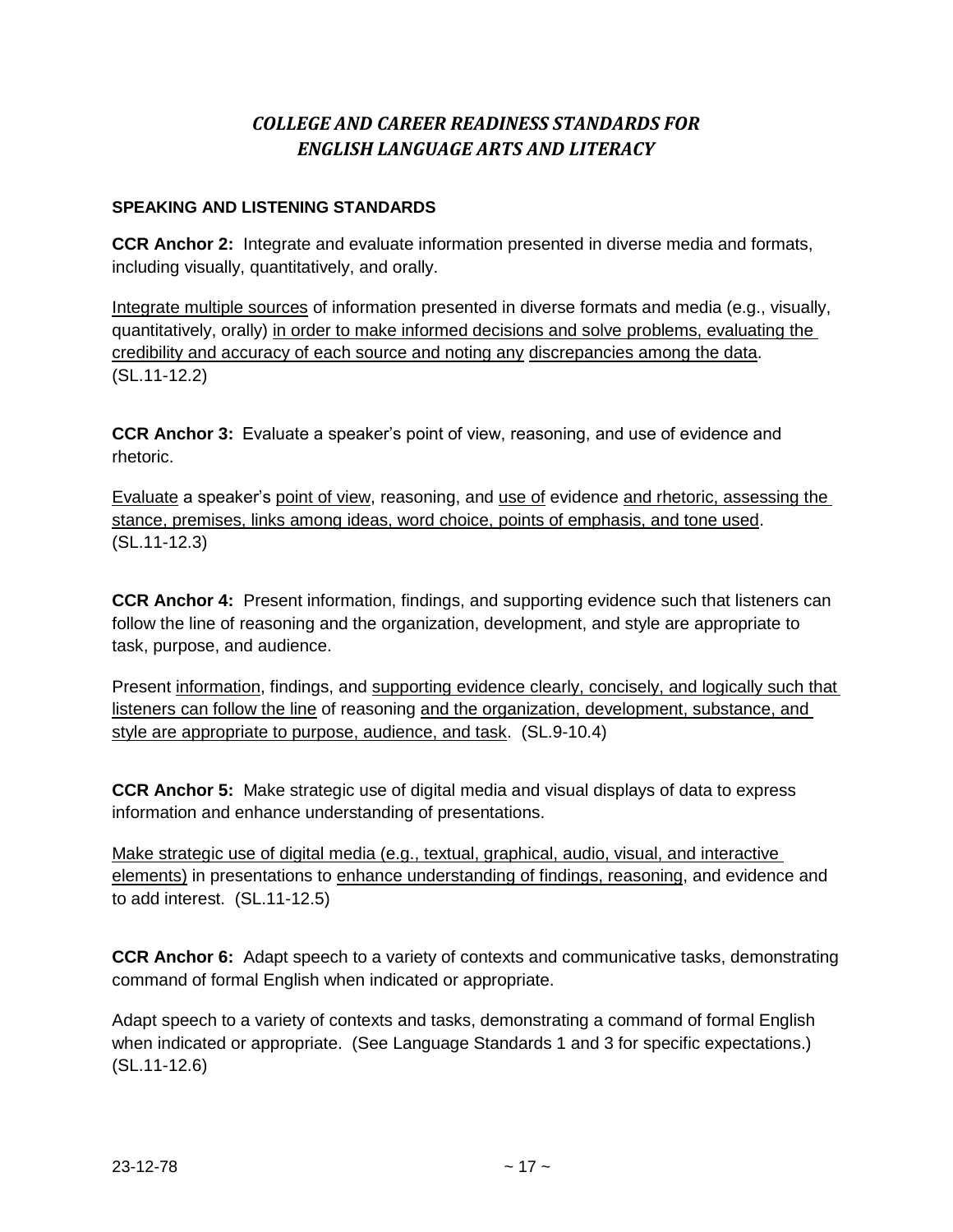#### **LANGUAGE STANDARDS**

*The Language Standards include the essential "rules" of standard written and spoken English, but they also approach language as a matter of craft and informed choice among alternatives. The vocabulary standards focus on understanding words and phrases and their nuances and relationships, and on acquiring new vocabulary, particularly general academic and domainspecific words and phrases. Students advancing through the levels are expected to meet each level's specific standards and retain or further develop skills and understanding mastered in preceding levels.<sup>9</sup>*

#### **Language Strand**

Key: The citation at the end of each standard in the following chart identifies the CCSS strand, grade, and number (or standard number and letter, where applicable).

For example, L.9-10.1 stands for Language, Grade 9-10, Standard 1.

L: Language

**CCR Anchor 1:** Demonstrate command of the conventions of standard English grammar and usage when writing or speaking.

Demonstrate command of the conventions of standard English grammar and usage when writing or speaking.

- a. Use parallel structure.
- b. Use various types of phrases (noun, verb, adjectival, adverbial, participial, prepositional, absolute) and clauses (independent, dependent; noun, relative, adverbial) to convey specific meanings and add variety and interest to writing or presentations. (L.9-10.1)

**CCR Anchor 2:** Demonstrate command of the conventions of standard English capitalization, punctuation, and spelling when writing.

- a. Use a semicolon (and perhaps a conjunctive adverb) to link two or more closely related independent clauses.
- b. Use a colon to introduce a list or quotation.
- c. Spell correctly. (L.9-10.2)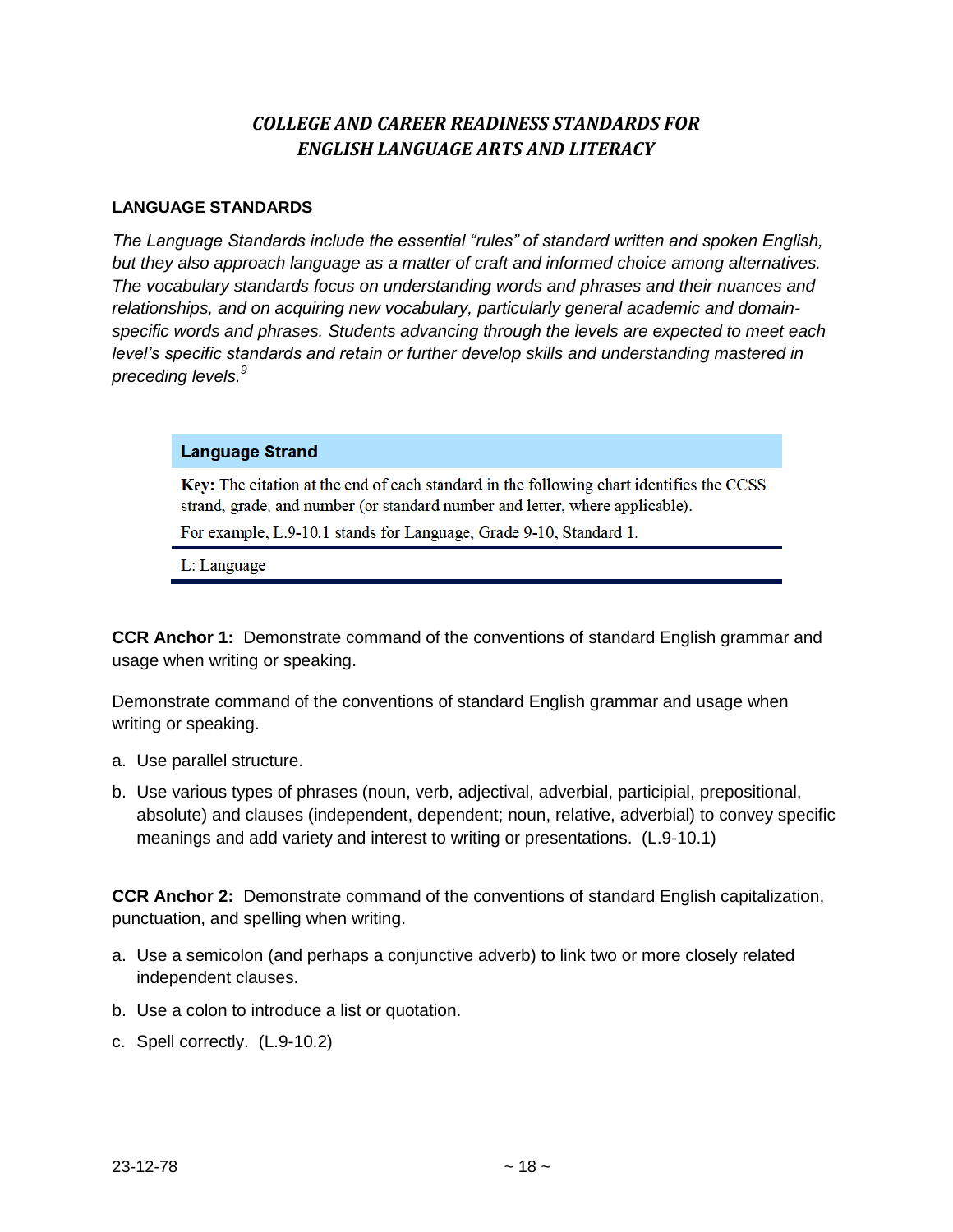#### **LANGUAGE STANDARDS**

**CCR Anchor 3:** Apply knowledge of language to understand how language functions in different contexts, to make effective choices for meaning or style, and to comprehend more fully when reading or listening.

**CCR Anchor 4:** Determine or clarify the meaning of unknown and multiple-meaning words and phrases by using context clues, analyzing meaningful word parts, and consulting general and specialized reference materials, as appropriate.

Determine or clarify the meaning of unknown and multiple-meaning words and phrases, choosing flexibly from a range of strategies.

- a. Use context (e.g., the overall meaning of a sentence, paragraph, or text; a word's position or function in a sentence) as a clue to the meaning of a word or phrase.
- b. Identify and correctly use patterns of word changes that indicate different meanings or parts of speech (e.g., conceive, conception, conceivable).
- c. Consult general and specialized reference materials (e.g., dictionaries, glossaries, thesauruses), both print and digital, to find the pronunciation of a word or determine or clarify its precise meaning, its part of speech, or its etymology or its standard usage.
- d. Verify the preliminary determination of the meaning of a word or phrase (e.g., by checking the inferred meaning in context or in a dictionary). (L.11-12.4)

**CCR Anchor 5:** Demonstrate understanding of figurative language, word relationships, and nuances in word meanings.

**CCR Anchor 6:** Acquire and use accurately a range of general academic and domain-specific words and phrases sufficient for reading, writing, speaking, and listening at the college and career readiness level; demonstrate independence in gathering vocabulary knowledge when encountering a word or phrase important to comprehension or expression.

Acquire and use accurately general academic and domain-specific words and phrases, sufficient for reading, writing, speaking, and listening at the college and career readiness level; demonstrate independence in gathering vocabulary knowledge when considering a word or phrase important to comprehension or expression. (L.11-12.6)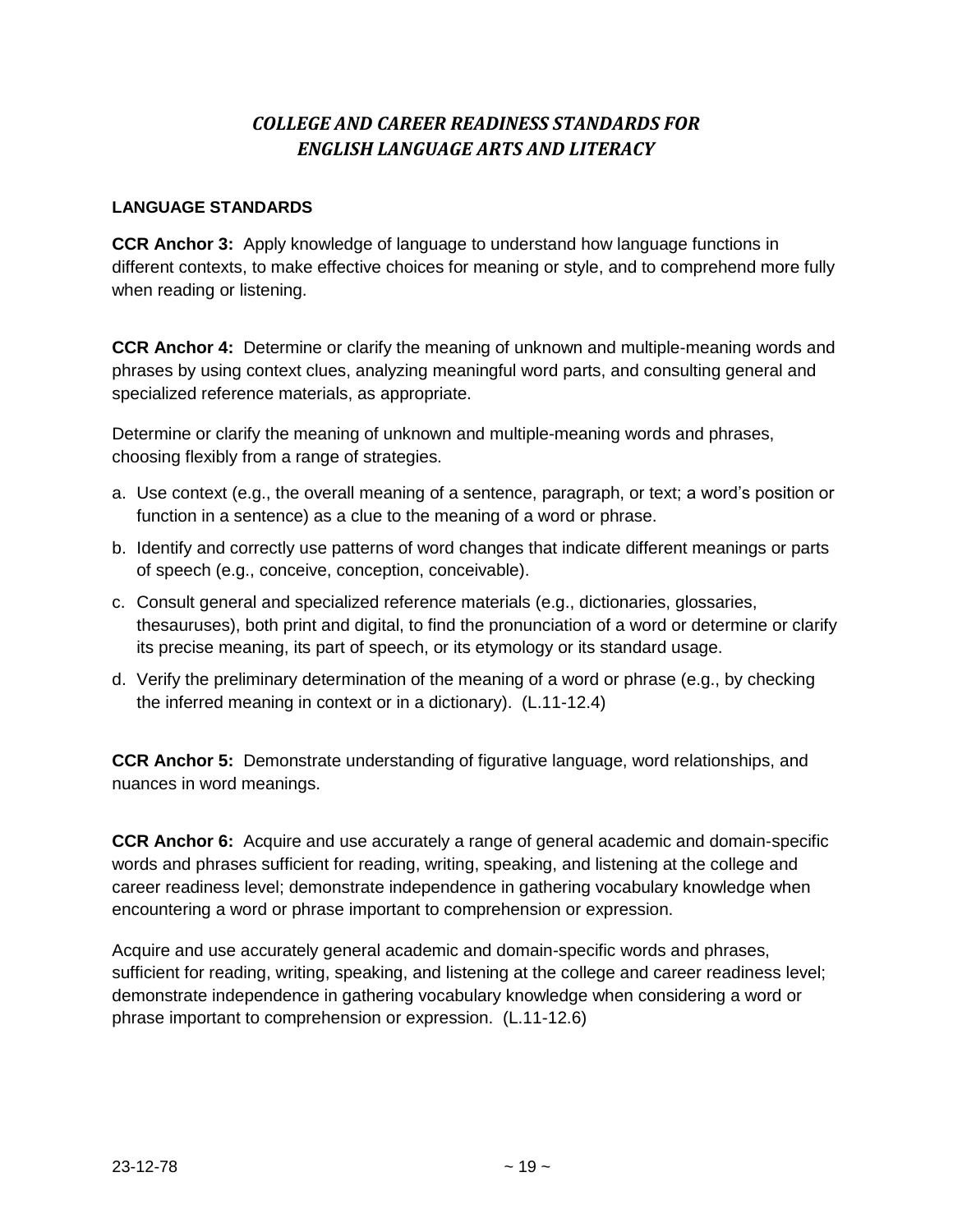## *CALIFORNIA CONTENT STANDARDS for LANGUAGE ARTS*

#### **READING**

#### **1.0 Word Analysis, Fluency, and Systematic VocabularyDevelopment**

Students apply their knowledge of word origins to determine the meaning of new words encountered in reading materials and use those words accurately.

#### *Vocabulary and Concept Development*

- **1.1** Identify and use the literal and figurative meanings of words and understand word derivations.
- **1.2** Distinguish between the denotative and connotative meanings of words and interpret the connotative power of words.
- **1.3** Identify Greek, Roman, and Norse mythology and use the knowledge to understand the origin and meaning of new words (e.g., the word *narcissistic* drawn from the myth of Narcissus and Echo).

#### **2.0 Reading Comprehension (Focus on Informational Materials**)

Students read and understand grade-level-appropriate material. They analyze the organizational patterns, arguments, and positions advanced. The selections in *Recommended Literature, Grades Nine Through Twelve* (1990) illustrate the quality and complexity of the materials to be read by students. In addition, by grade twelve, students read two million words annually on their own, including a wide variety of classic and contemporary literature, magazines, newspapers, and online information. In grades nine and ten, students make substantial progress toward this goal.

#### *Structural Features of Informational Materials*

- **2.0** Analyze the structure and format of functional workplace documents, including the graphics and headers, and explain how authors use the features to achieve their purposes.
- **2.1** Prepare a bibliography of reference materials for a report using a variety of consumer, workplace, and public documents.

#### *Comprehension and Analysis of Grade-Level-Appropriate Text*

- **2.2** Generate relevant questions about readings on issues that can be researched.
- **2.3** Synthesize the content from several sources or works by a single author dealing with a single issue; paraphrase the ideas and connect them to other sources and related topics to demonstrate comprehension.
- **2.4** Extend ideas presented in primary or secondary sources through original analysis, evaluation, and elaboration.
- **2.5** Demonstrate use of sophisticated learning tools by following technical directions (e.g., those found with graphic calculators and specialized software programs and in access guides to World Wide Web sites on the Internet).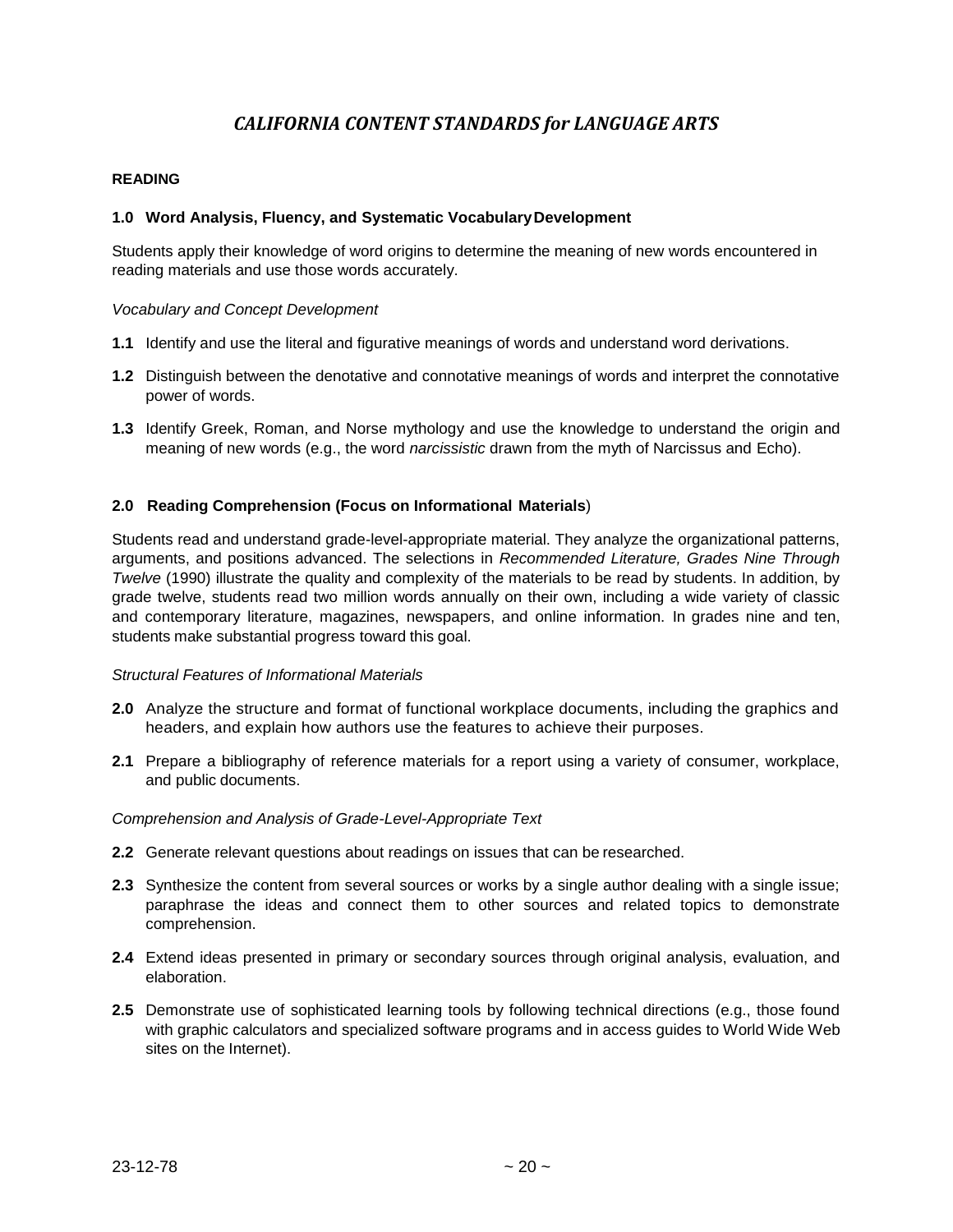#### *Expository Critique*

- **2.6** Critique the logic of functional documents by examining the sequence of information and procedures in anticipation of possible reader misunderstandings.
- **2.7** Evaluate the credibility of an author's argument or defense of a claim by critiquing the relationship between generalizations and evidence, the comprehensiveness of evidence, and the way in which the author's intent affects the structure and tone of the text (e.g., in professional journals, editorials, political speeches, and primary source material).

#### **3.0 Literary Response and Analysis**

Students read and respond to historically or culturally significant works of literature that reflect and enhance their studies of history and social science. They conduct in-depth analyses of recurrent patterns and themes. The selections in *Recommended Literature, Grades Nine Through Twelve* illustrate the quality and complexity of the materials to be read by students.

#### *Structural Features of Literature*

- **3.1** Articulate the relationship between the expressed purposes and the characteristics of different forms of dramatic literature (e.g., comedy, tragedy, drama, dramatic monologue).
- **3.2** Compare and contrast the presentation of a similar theme or topic across genres to explain how the selection of genre shapes the theme or topic.

#### *Narrative Analysis of Grade-Level-Appropriate Text*

- **3.3** Analyze interactions between main and subordinate characters in a literary text (e.g., internal and external conflicts, motivations, relationships, influences) and explain the way those interactions affect the plot.
- **3.4** Determine characters' traits by what the characters say about themselves in narration, dialogue, dramatic monologue, and soliloquy.
- **3.5** Compare works that express a universal theme and provide evidence to support the ideas expressed in each work.
- **3.6** Analyze and trace an author's development of time and sequence, including the use of complex literary devices (e.g., foreshadowing, flashbacks).
- **3.7** Recognize and understand the significance of various literary devices, including figurative language, imagery, allegory, and symbolism, and explain their appeal.
- **3.8** Interpret and evaluate the impact of ambiguities, subtleties, contradictions, ironies, and incongruities in a text.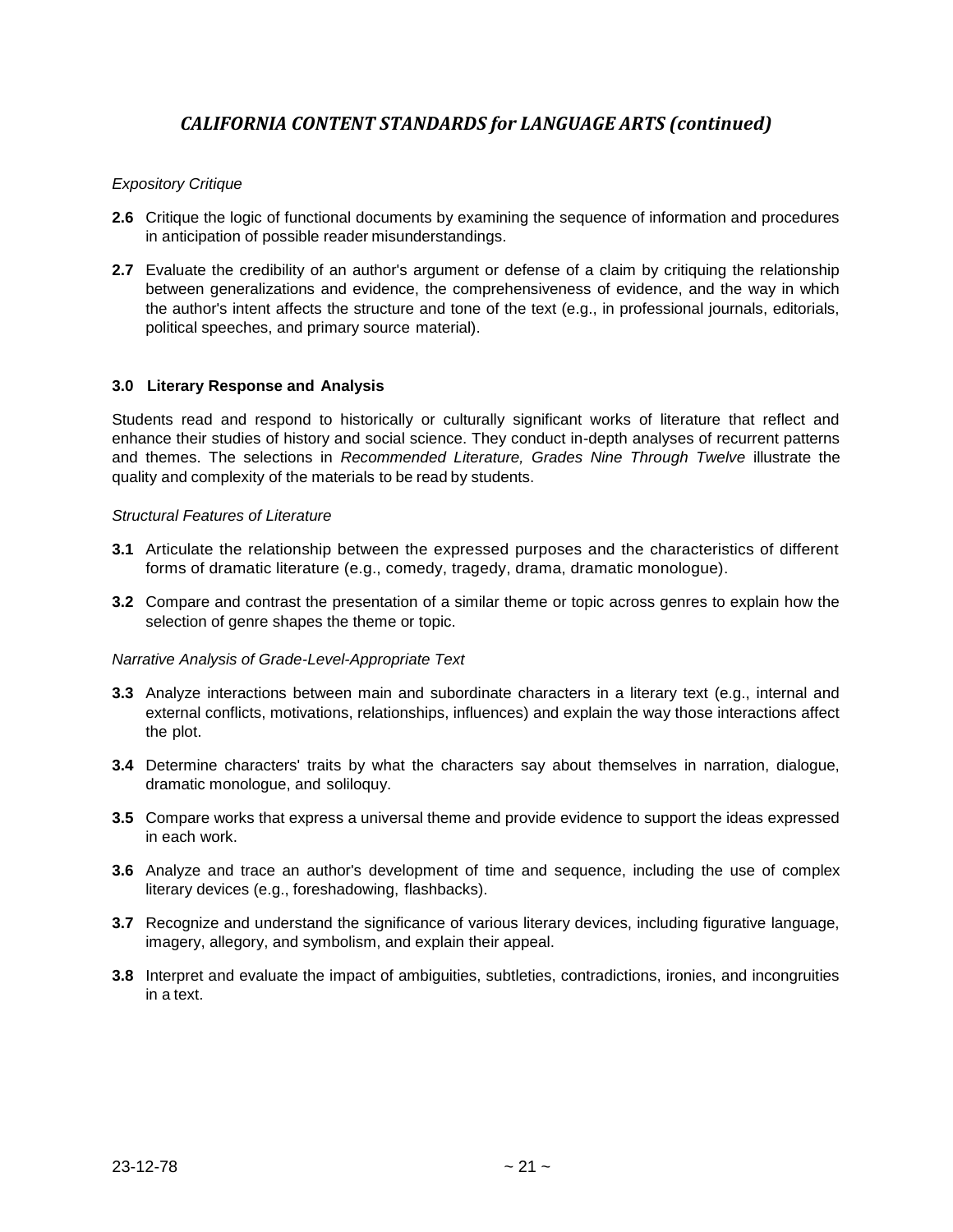- **3.9** Explain how voice, persona, and the choice of a narrator affect characterization and the tone, plot, and credibility of a text.
- **3.10** Identify and describe the function of dialogue, scene designs, soliloquies, asides, and character foils in dramatic literature.

#### *Literary Criticism*

- **3.11** Evaluate the aesthetic qualities of style, including the impact of diction and figurative language on tone, mood, and theme, using the terminology of literary criticism. (Aesthetic approach)
- **3.12** Analyze the way in which a work of literature is related to the themes and issues of its historical period. (Historical approach)

#### **WRITING**

#### **1.0 Writing Strategies**

Students write coherent and focused essays that convey a well-defined perspective and tightly reasoned argument. The writing demonstrates students' awareness of the audience and purpose. Students progress through the stages of the writing process as needed.

#### *Organization and Focus*

- **1.1** Establish a controlling impression or coherent thesis that conveys a clear and distinctive perspective on the subject and maintain a consistent tone and focus throughout the piece of writing.
- **1.2** Use precise language, action verbs, sensory details, appropriate modifiers, and the active rather than the passive voice.

#### *Research and Technology*

- **1.3** Use clear research questions and suitable research methods (e.g., library, electronic media, personal interview) to elicit and present evidence from primary and secondary sources.
- **1.4** Develop the main ideas within the body of the composition through supporting evidence (e.g., scenarios, commonly held beliefs, hypotheses, and definitions).
- **1.5** Synthesize information from multiple sources and identify complexities and discrepancies in the information and the different perspectives found in each medium (e.g., almanacs, microfiche, news sources, in-depth field studies, speeches, journals, technical documents).
- **1.6** Integrate quotations and citations into a written text while maintaining the flow of ideas.
- **1.7** Use appropriate conventions for documentation in the text, notes, and bibliographies by adhering to those in style manuals (e.g., *Modern Language Association Handbook, The Chicago Manual of Style).*
- **1.8** Design and publish documents by using advanced publishing software and graphic programs.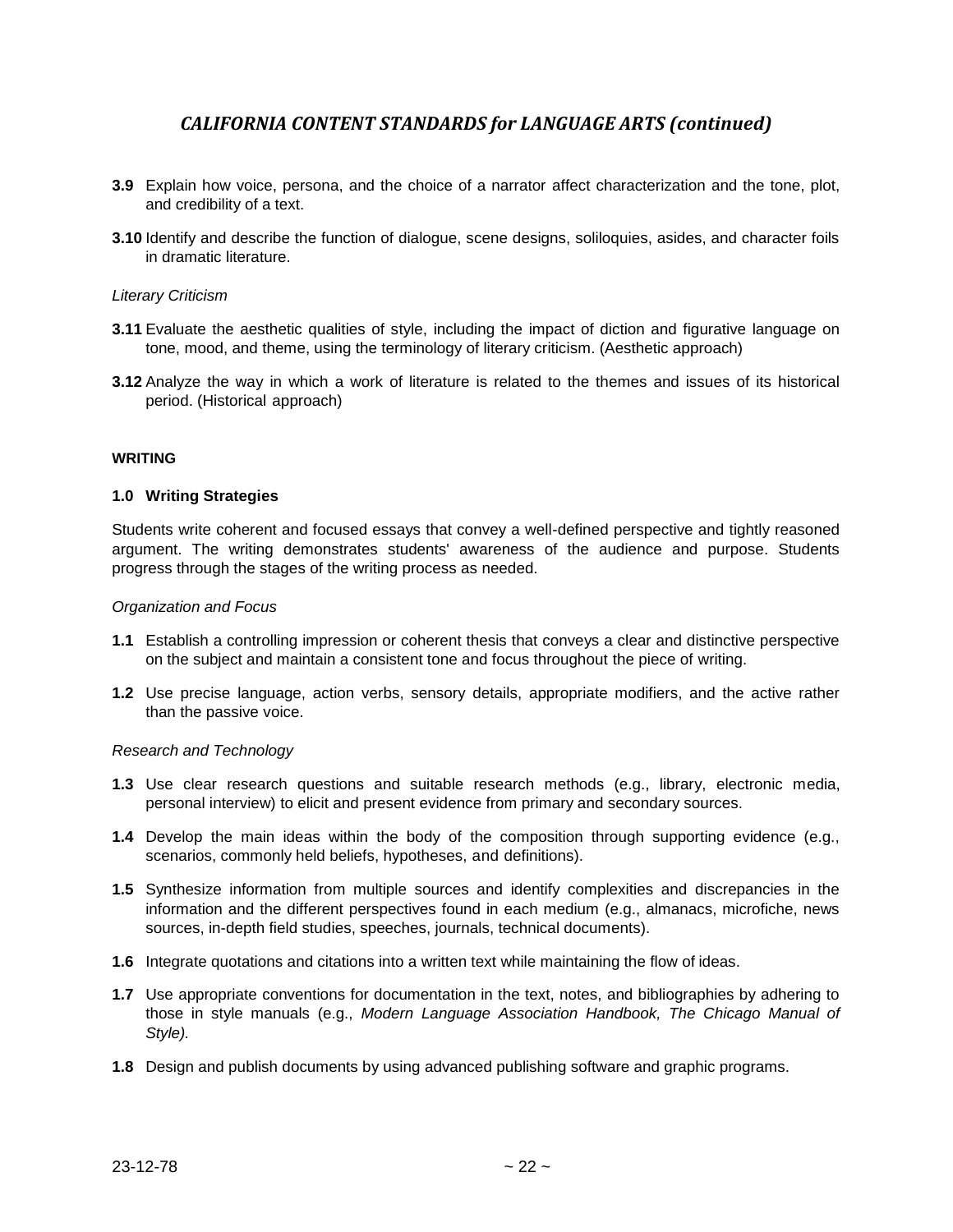#### *Evaluation and Revision*

**1.9** Revise writing to improve the logic and coherence of the organization and controlling perspective, the precision of word choice, and the tone by taking into consideration the audience, purpose, and formality of the context.

#### **2.0 Writing Applications (Genres and Their Characteristics)**

Students combine the rhetorical strategies of narration, exposition, persuasion, and description to produce texts of at least 1,500 words each. Student writing demonstrates a command of standard American English and the research, organizational, and drafting strategies outlined in Writing Standard 1.0.

Using the writing strategies of grades nine and ten outlined in Writing Standard 1.0, students:

**2.1** Write biographical or autobiographical narratives or short stories:

- a. Relate a sequence of events and communicate the significance of the events to the audience.
- b. Locate scenes and incidents in specific places.
- c. Describe with concrete sensory details the sights, sounds, and smells of a scene and the specific actions, movements, gestures, and feelings of the characters; use interior monologue to depict the characters' feelings.
- d. Pace the presentation of actions to accommodate changes in time and mood.
- e. Make effective use of descriptions of appearance, images, shifting perspectives, and sensory details.
- **2.2** Write responses to literature:
	- a. Demonstrate a comprehensive grasp of the significant ideas of literary works.
	- b. Support important ideas and viewpoints through accurate and detailed references to the text or to other works.
	- c. Demonstrate awareness of the author's use of stylistic devices and an appreciation of the effects created.
	- d. Identify and assess the impact of perceived ambiguities, nuances, and complexities within the text.
- **2.3** Write expository compositions, including analytical essays and research reports:
	- a. Marshal evidence in support of a thesis and related claims, including information on all relevant perspectives.
	- b. Convey information and ideas from primary and secondary sources accurately and coherently.
	- c. Make distinctions between the relative value and significance of specific data, facts, and ideas.
	- d. Include visual aids by employing appropriate technology to organize and record information on charts, maps, and graphs.
	- e. Anticipate and address readers' potential misunderstandings, biases, and expectations.
	- f. Use technical terms and notations accurately.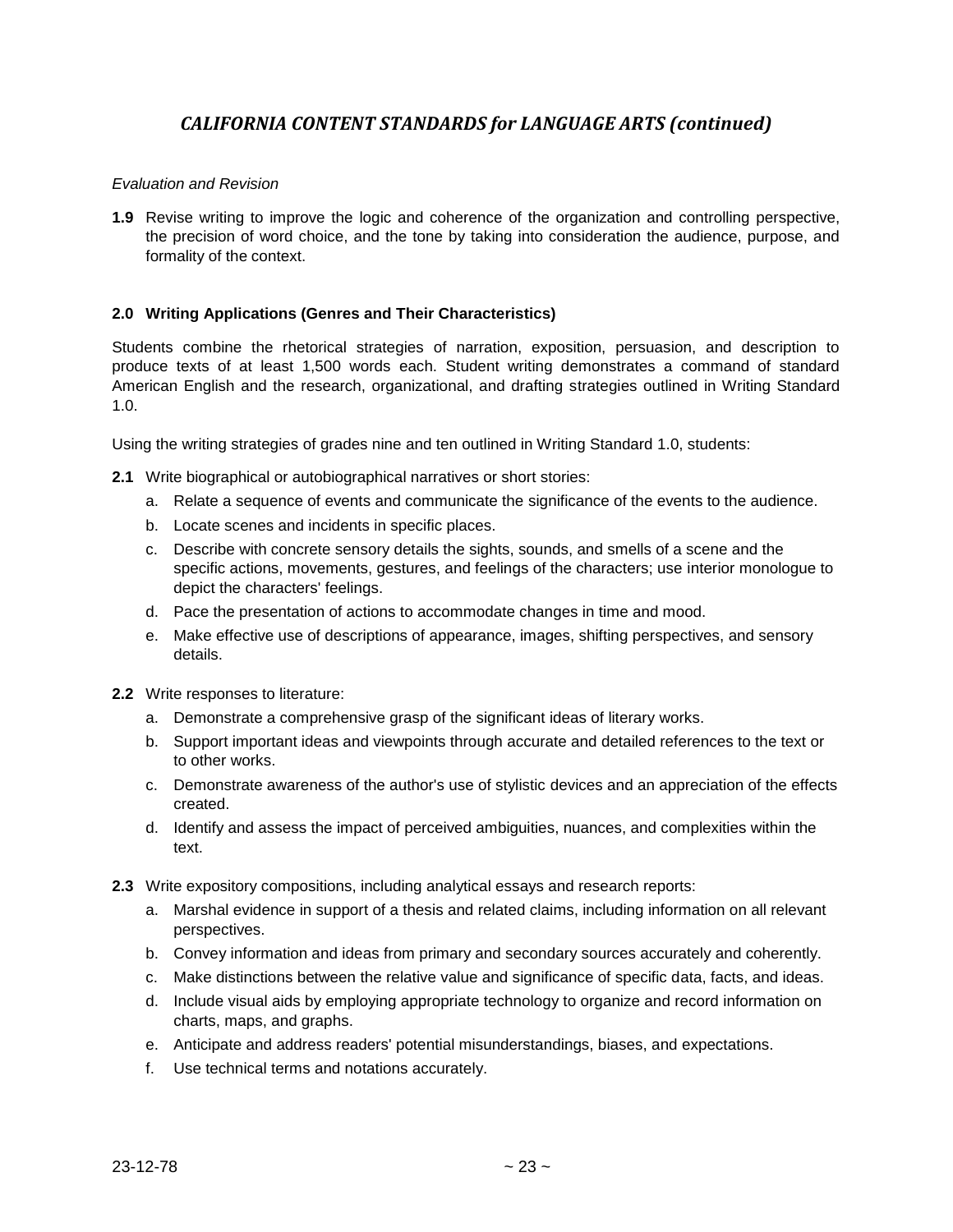- **2.4** Write persuasive compositions:
	- a. Structure ideas and arguments in a sustained and logical fashion.
	- b. Use specific rhetorical devices to support assertions (e.g., appeal to logic through reasoning; appeal to emotion or ethical belief; relate a personal anecdote, case study, or analogy).
	- c. Clarify and defend positions with precise and relevant evidence, including facts, expert opinions, quotations, and expressions of commonly accepted beliefs and logical reasoning.
	- d. Address readers' concerns, counterclaims, biases, and expectations.
- **2.5** Write business letters:
	- a. Provide clear and purposeful information and address the intended audience appropriately.
	- b. Use appropriate vocabulary, tone, and style to take into account the nature of the relationship with, and the knowledge and interests of, the recipients.
	- c. Highlight central ideas or images.
	- d. Follow a conventional style with page formats, fonts, and spacing that contribute to the documents' readability and impact.
- **2.6** Write technical documents (e.g., a manual on rules of behavior for conflict resolution, procedures for conducting a meeting, minutes of a meeting):
	- a. Report information and convey ideas logically and correctly.
	- b. Offer detailed and accurate specifications.
	- c. Include scenarios, definitions, and examples to aid comprehension (e.g., troubleshooting guide).
	- d. Anticipate readers' problems, mistakes, and misunderstandings.

#### **WRITTEN AND ORAL ENGLISH LANGUAGE CONVENTIONS**

The standards for written and oral English language conventions have been placed between those for writing and for listening and speaking because these conventions are essential to both sets of skills.

#### **1.0 Written and Oral English Language Conventions**

Students write and speak with a command of standard English conventions.

#### *Grammar and Mechanics of Writing*

- **1.1** Identify and correctly use clauses (e.g., main and subordinate), phrases (e.g., gerund, infinitive, and participial), and mechanics of punctuation (e.g., semicolons, colons, ellipses, hyphens).
- **1.2** Understand sentence construction (e.g., parallel structure, subordination, proper placement of modifiers) and proper English usage (e.g., consistency of verb tenses).
- **1.3** Demonstrate an understanding of proper English usage and control of grammar, paragraph and sentence structure, diction, and syntax.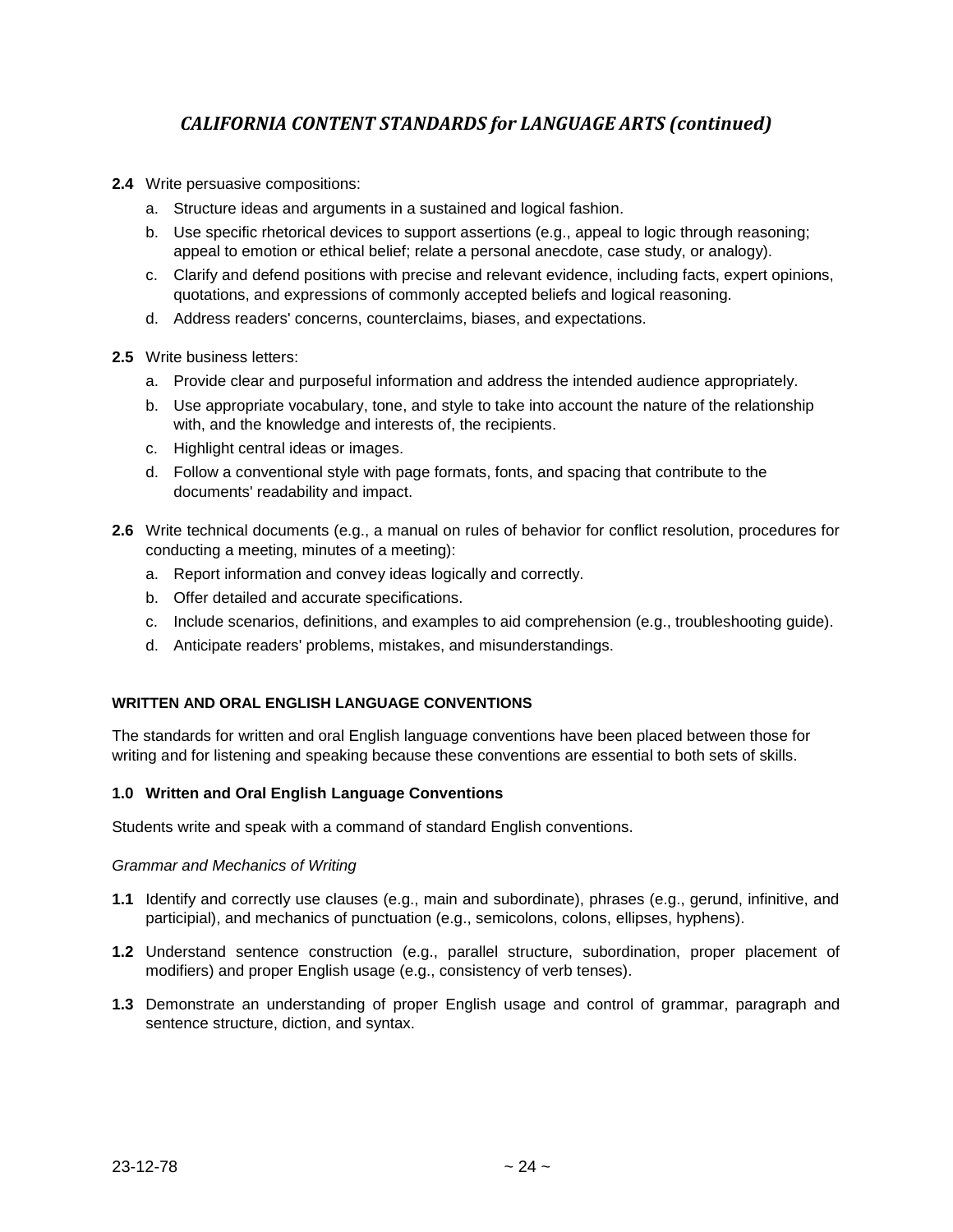#### *Manuscript Form*

- **1.4** Produce legible work that shows accurate spelling and correct use of the conventions of punctuation and capitalization.
- **1.5** Reflect appropriate manuscript requirements, including title page presentation, pagination, spacing and margins, and integration of source and support material (e.g., in- text citation, use of direct quotations, paraphrasing) with appropriate citations.

#### **LISTENING AND SPEAKING**

#### **1.0 Listening and Speaking Strategies**

Students formulate adroit judgments about oral communication. They deliver focused and coherent presentations of their own that convey clear and distinct perspectives and solid reasoning. They use gestures, tone, and vocabulary tailored to the audience and purpose.

#### *Comprehension*

- **1.1** Formulate judgments about the ideas under discussion and support those judgments with convincing evidence.
- **1.2** Compare and contrast the ways in which media genres (e.g., televised news, news magazines, documentaries, and online information) cover the same event.

#### *Organization and Delivery of Oral Communication*

- **1.3** Choose logical patterns of organization (e.g., chronological, topical, cause and effect) to inform and to persuade, by soliciting agreement or action, or to unite audiences behind a common belief or cause.
- **1.4** Choose appropriate techniques for developing the introduction and conclusion (e.g., by using literary quotations, anecdotes, references to authoritative sources).
- **1.5** Recognize and use elements of classical speech forms (e.g., introduction, first and second transitions, body, conclusion) in formulating rational arguments and applying the art of persuasion and debate.
- **1.6** Present and advance a clear thesis statement and choose appropriate types of proof (e.g., statistics, testimony, specific instances) that meet standard tests for evidence, including credibility, validity, and relevance.
- **1.7** Use props, visual aids, graphs, and electronic media to enhance the appeal and accuracy of presentations.
- **1.8** Produce concise notes for extemporaneous delivery.
- **1.9** Analyze the occasion and the interests of the audience and choose effective verbal and nonverbal techniques (e.g., voice, gestures, eye contact) for presentations.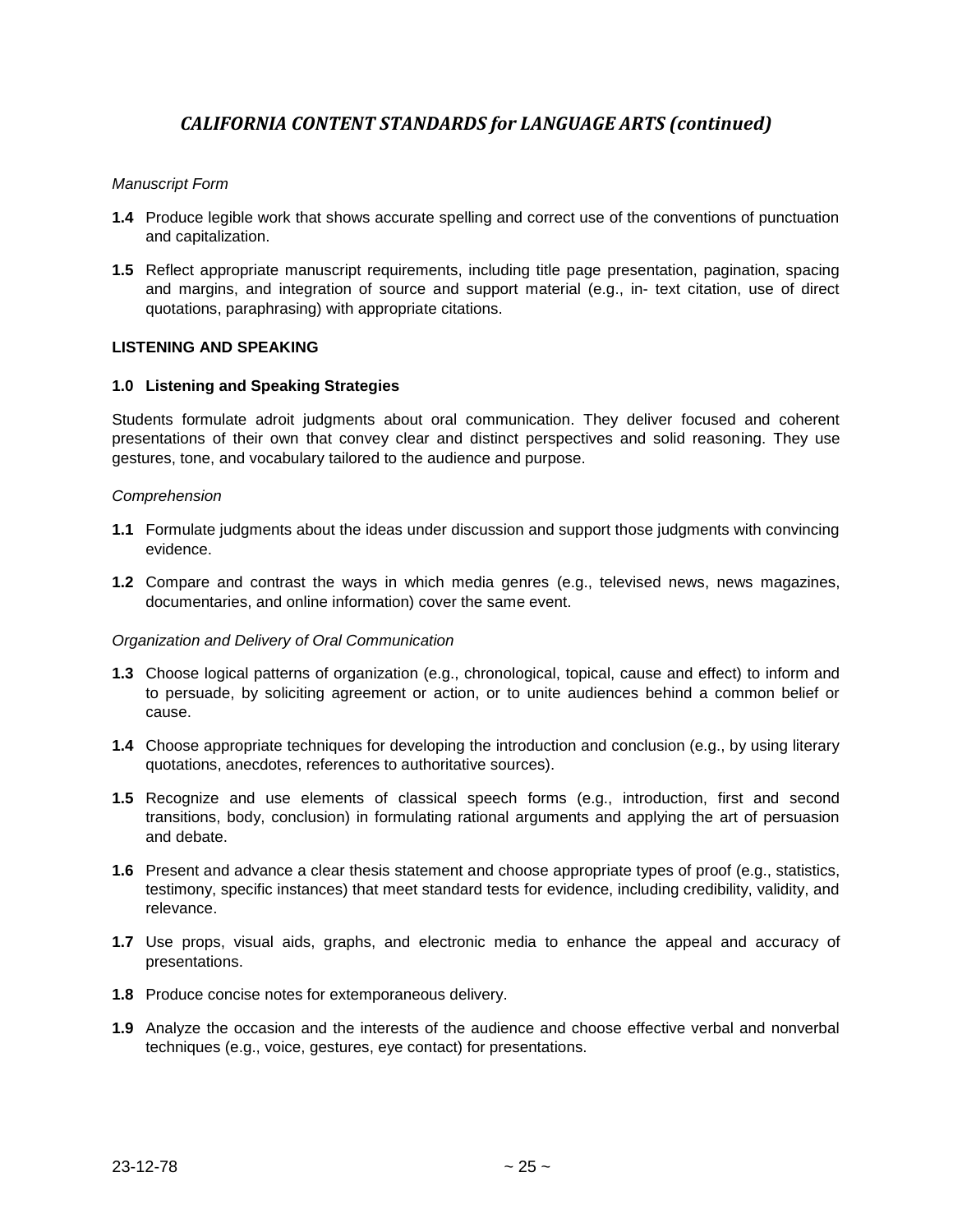#### *Analysis and Evaluation of Oral and Media Communications*

- **1.10** Analyze historically significant speeches (e.g., Abraham Lincoln's "Gettysburg Address," Martin Luther King, Jr.'s "I Have a Dream") to find the rhetorical devices and features that make them memorable.
- **1.11** Assess how language and delivery affect the mood and tone of the oral communication and make an impact on the audience.
- **1.12** Evaluate the clarity, quality, effectiveness, and general coherence of a speaker's important points, arguments, evidence, organization of ideas, delivery, diction, and syntax.
- **1.13** Analyze the types of arguments used by the speaker, including argument by causation, analogy, authority, emotion, and logic.
- **1.14** Identify the aesthetic effects of a media presentation and evaluate the techniques used to create them (e.g., compare Shakespeare's *Henry V* with Kenneth Branagh's 1990 film version).

#### **2.0 Speaking Applications (Genres and Their Characteristics)**

Students deliver polished formal and extemporaneous presentations that combine the traditional rhetorical strategies of narration, exposition, persuasion, and description. Student speaking demonstrates a command of standard American English and the organizational and delivery strategies outlined in Listening and Speaking Standard 1.0. Using the speaking strategies of grades nine and ten outlined in Listening and Speaking Standard 1.0, students:

- **2.1** Deliver narrative presentations:
	- a. Narrate a sequence of events and communicate their significance to the audience.
	- b. Locate scenes and incidents in specific places.
	- c. Describe with concrete sensory details the sights, sounds, and smells of a scene and the specific actions, movements, gestures, and feelings of characters.
	- d. Pace the presentation of actions to accommodate time or mood changes.
- **2.2** Deliver expository presentations:
	- a. Marshal evidence in support of a thesis and related claims, including information on all relevant perspectives.
	- b. Convey information and ideas from primary and secondary sources accurately and coherently.
	- c. Make distinctions between the relative value and significance of specific data, facts, and ideas.
	- d. Include visual aids by employing appropriate technology to organize and display information on charts, maps, and graphs.
	- e. Anticipate and address the listener's potential misunderstandings, biases, and expectations.
	- f. Use technical terms and notations accurately.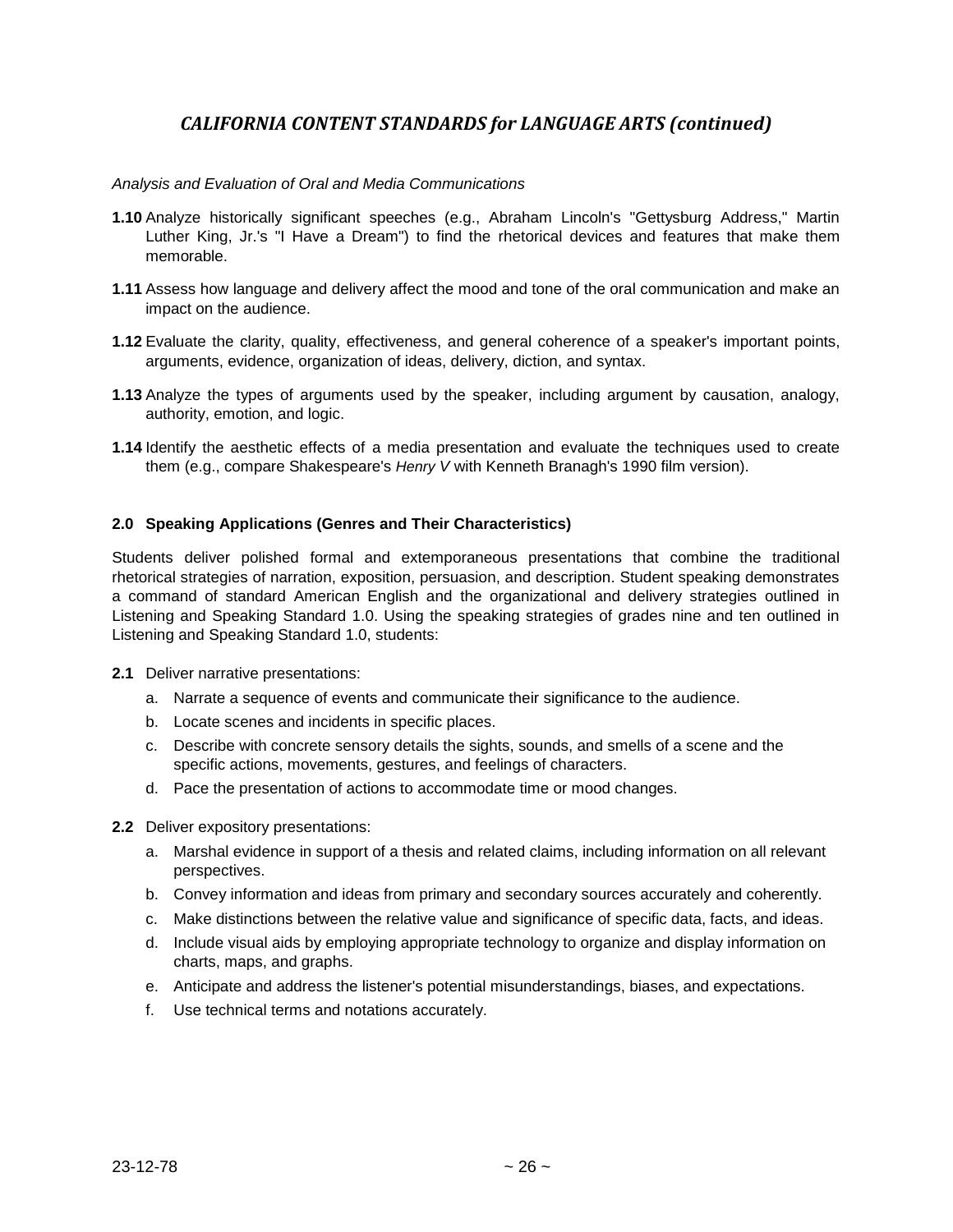- **2.3** Apply appropriate interviewing techniques:
	- a. Prepare and ask relevant questions.
	- b. Make notes of responses.
	- c. Use language that conveys maturity, sensitivity, and respect.
	- d. Respond correctly and effectively to questions.
	- e. Demonstrate knowledge of the subject or organization.
	- f. Compile and report responses.
	- g. Evaluate the effectiveness of the interview.
- **2.4** Deliver oral responses to literature:
	- a. Advance a judgment demonstrating a comprehensive grasp of the significant ideas of works or passages (i.e., make and support warranted assertions about the text).
	- b. Support important ideas and viewpoints through accurate and detailed references to the text or to other works.
	- c. Demonstrate awareness of the author's use of stylistic devices and an appreciation of the effects created.
	- d. Identify and assess the impact of perceived ambiguities, nuances, and complexities within the text.
- **2.5** Deliver persuasive arguments (including evaluation and analysis of problems and solutions and causes and effects):
	- a. Structure ideas and arguments in a coherent, logical fashion.
	- b. Use rhetorical devices to support assertions (e.g., by appeal to logic through reasoning; by appeal to emotion or ethical belief; by use of personal anecdote, case study, or analogy).
	- c. Clarify and defend positions with precise and relevant evidence, including facts, expert opinions, quotations, expressions of commonly accepted beliefs, and logical reasoning.
	- d. Anticipate and address the listener's concerns and counterarguments.
- **2.6** Deliver descriptive presentations:
	- a. Establish clearly the speaker's point of view on the subject of the presentation.
	- b. Establish clearly the speaker's relationship with that subject (e.g., dispassionate observation, personal involvement).
	- c. Use effective, factual descriptions of appearance, concrete images, shifting perspectives and vantage points, and sensory details.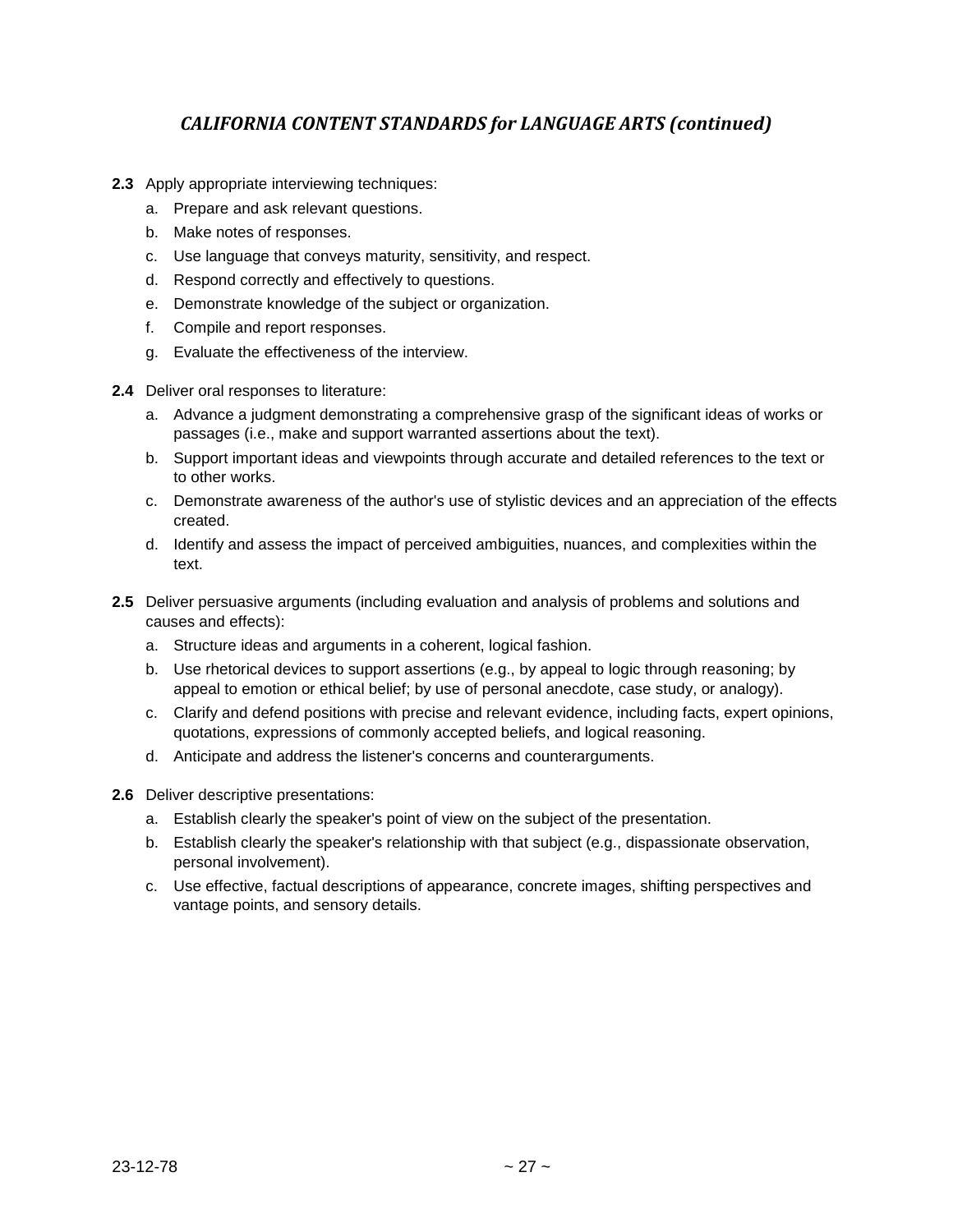# *CBE Competency-Based Education COMPETENCY-BASED COMPONENTS for the Literature/Modern Course*

 $\overline{a}$ 

| <b>COMPETENCY AREAS</b><br><b>AND STATEMENTS</b>                                                                                                                                                                                                                                                                                                    | MINIMAL COMPETENCIES                                                                                                                                                                                                                                                                                                                                                                                                                                                                                                                                                                                                             |
|-----------------------------------------------------------------------------------------------------------------------------------------------------------------------------------------------------------------------------------------------------------------------------------------------------------------------------------------------------|----------------------------------------------------------------------------------------------------------------------------------------------------------------------------------------------------------------------------------------------------------------------------------------------------------------------------------------------------------------------------------------------------------------------------------------------------------------------------------------------------------------------------------------------------------------------------------------------------------------------------------|
| A. INTRODUCTION (R 3.5A)<br>Understand how personal<br>skill development-including<br>positive attitude, honesty,<br>self-confidence, time<br>management, and other<br>positive traits-contribute to<br>academic success; complete<br>Time Line and definitions of<br>modernism; introduce<br>connection of modern history<br>to modern literature. | Demonstrate an understanding of classroom policies and<br>1.<br>procedures.<br>Discuss competency areas and minimal competencies for the<br>2.<br>course.<br>Discuss assignment grading and scoring policy.<br>3.<br>Discuss importance of the following personal skills in the<br>4.<br>classroom/lab environment:<br>a. positive attitude<br>self-confidence<br>b.<br>honesty/perseverance<br>c.<br>self-management/work-ethic<br>d.<br>pride in product/work<br>е.<br>f.<br>dependability<br>Prioritize tasks and meet deadlines.<br>5.<br>Describe the importance of initiative and leadership.<br>6.                        |
| (1 hour)                                                                                                                                                                                                                                                                                                                                            |                                                                                                                                                                                                                                                                                                                                                                                                                                                                                                                                                                                                                                  |
| B. WORD ANALYSIS (R 1.0)<br>Apply knowledge of word<br>origins to understand and<br>use new vocabulary.                                                                                                                                                                                                                                             | Identify and analyze roots upon which key terms in political<br>1.<br>science and history are built, including vocabulary in the<br>historical background essay "Remembering the Wars" about<br>World War II and Vietnam.<br>Apply knowledge of word origins to determine the meaning of<br>2.<br>new words encountered in reading materials such as Ann<br>Tyler's "Teenage Wasteland." (1.0)<br>Identify categories, discern relatedness, and infer similar<br>3.<br>associations, including specific literary and dramatic<br>terminology from George Orwell's "Animal Farm" and Reginald<br>Rose's "Twelve Angry Men." (1.3) |
| (2 hours)                                                                                                                                                                                                                                                                                                                                           |                                                                                                                                                                                                                                                                                                                                                                                                                                                                                                                                                                                                                                  |

 $\overline{a}$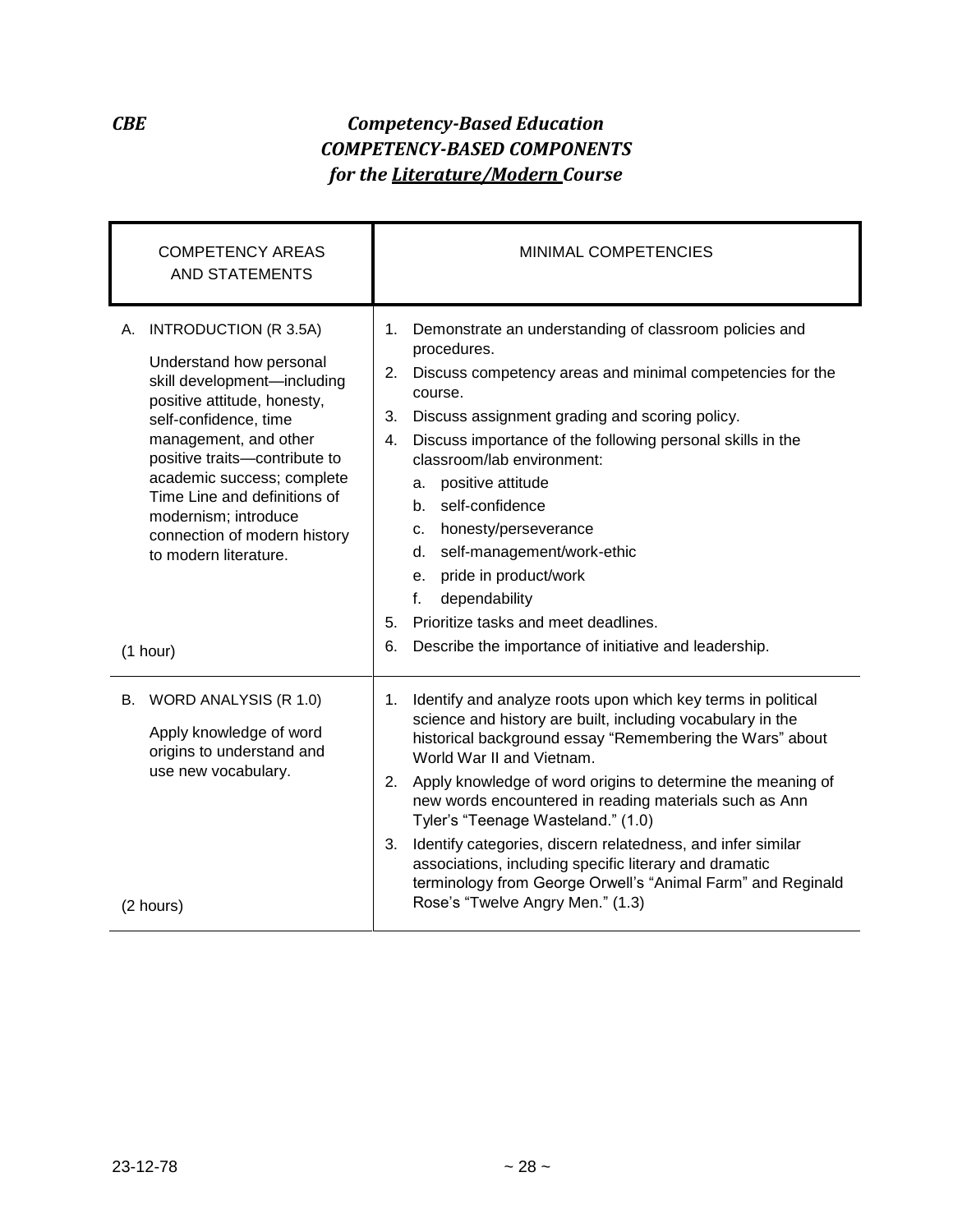| C. READING COMPREHENSION:<br>FOCUS ON INFORMATIONAL<br>MATERIALS (R 2.0)<br>Analyze the organizational<br>patterns, arguments, and<br>positions advanced in grade-<br>level-appropriate materials. | 1. Demonstrate understanding of the function and format of public<br>documents, including position papers and social critiques such<br>as Barbara Jordan's "A Woman's Place" and Michael Barone's<br>"Who are American Hispanics?" (2.1)<br>Analyze word choice in texts, including historical narratives,<br>2.<br>such as a selection from Ann Marie Low's "Dust Bowl Diary."<br>(2.2)<br>3.<br>Clarify a point introduced in a class text, such as the effect of<br>negative expectations in "Black Boy." (2.3)<br>Defend a warranted interpretation of an author's arguments in<br>4.<br>autobiographical sketches in Elie Wiesel's "Night" and Richard<br>Wright's "Black Boy." (2.4)<br>Analyze the author's implicit and explicit philosophical<br>5.<br>assumptions in Franz Kafka's "The Diaries." (2.5)                                                                                                                                                                                                                                                                                                                                                                                                                                                                                                                                                                                                                                            |
|----------------------------------------------------------------------------------------------------------------------------------------------------------------------------------------------------|--------------------------------------------------------------------------------------------------------------------------------------------------------------------------------------------------------------------------------------------------------------------------------------------------------------------------------------------------------------------------------------------------------------------------------------------------------------------------------------------------------------------------------------------------------------------------------------------------------------------------------------------------------------------------------------------------------------------------------------------------------------------------------------------------------------------------------------------------------------------------------------------------------------------------------------------------------------------------------------------------------------------------------------------------------------------------------------------------------------------------------------------------------------------------------------------------------------------------------------------------------------------------------------------------------------------------------------------------------------------------------------------------------------------------------------------------------------|
| (9 hours)                                                                                                                                                                                          | Critique the power, validity and truthfulness of arguments set<br>6.<br>forth in public documents such as historical narratives by Elie<br>Weisel and Richard Wright. (2.6)                                                                                                                                                                                                                                                                                                                                                                                                                                                                                                                                                                                                                                                                                                                                                                                                                                                                                                                                                                                                                                                                                                                                                                                                                                                                                  |
| D. LITERARY RESPONSE AND<br>ANALYSIS (R 3.0)<br>Read, analyze, and respond<br>to historically or culturally<br>significant works of literature.                                                    | Analyze characteristics of a subgenre in the interpretation of a<br>1.<br>literary work, such as the use of allegory in George Orwell's<br>"Animal Farm." (3.1)<br>Identify and discuss the author's commentary about power,<br>2.<br>identity, dreams, values, and prejudice in a play, a novel, and a<br>short story, and cite supporting evidence from the text. (3.2)<br>Analyze the ways in which the theme or meaning of a selection<br>3.<br>represents a view or comment on life, using textual evidence to<br>support the claim, such as in Anne Tyler's "Teenage<br>Wasteland." (3.2)<br>In an interactive reading journal, reflect on tone, mood, and<br>4.<br>irony in a drama, a short story, a poem, and a novel. (3.3)<br>Analyze ways in which poets use figures of speech and imagery<br>5.<br>to evoke reader's emotions, such as in the poem "Acquainted<br>with the Night" by Robert Frost. (3.4)<br>Compare and contrast the themes in two poems, such as D. H.<br>6.<br>Lawrence's "Piano" and Robert Hayden's "Those Winter<br>Sundays." (3.4)<br>Evaluate the significance of a social and historical milieu to an<br>7.<br>author's work such as the rise of 20th century totalitarianism in<br>George Orwell's "Animal Farm." (3.7)<br>Evaluate the social influences of the post-World-War-II period<br>8.<br>that shaped the characters, plot and setting of a literary work,<br>such as in George Orwell's "Animal Farm." (3.7) |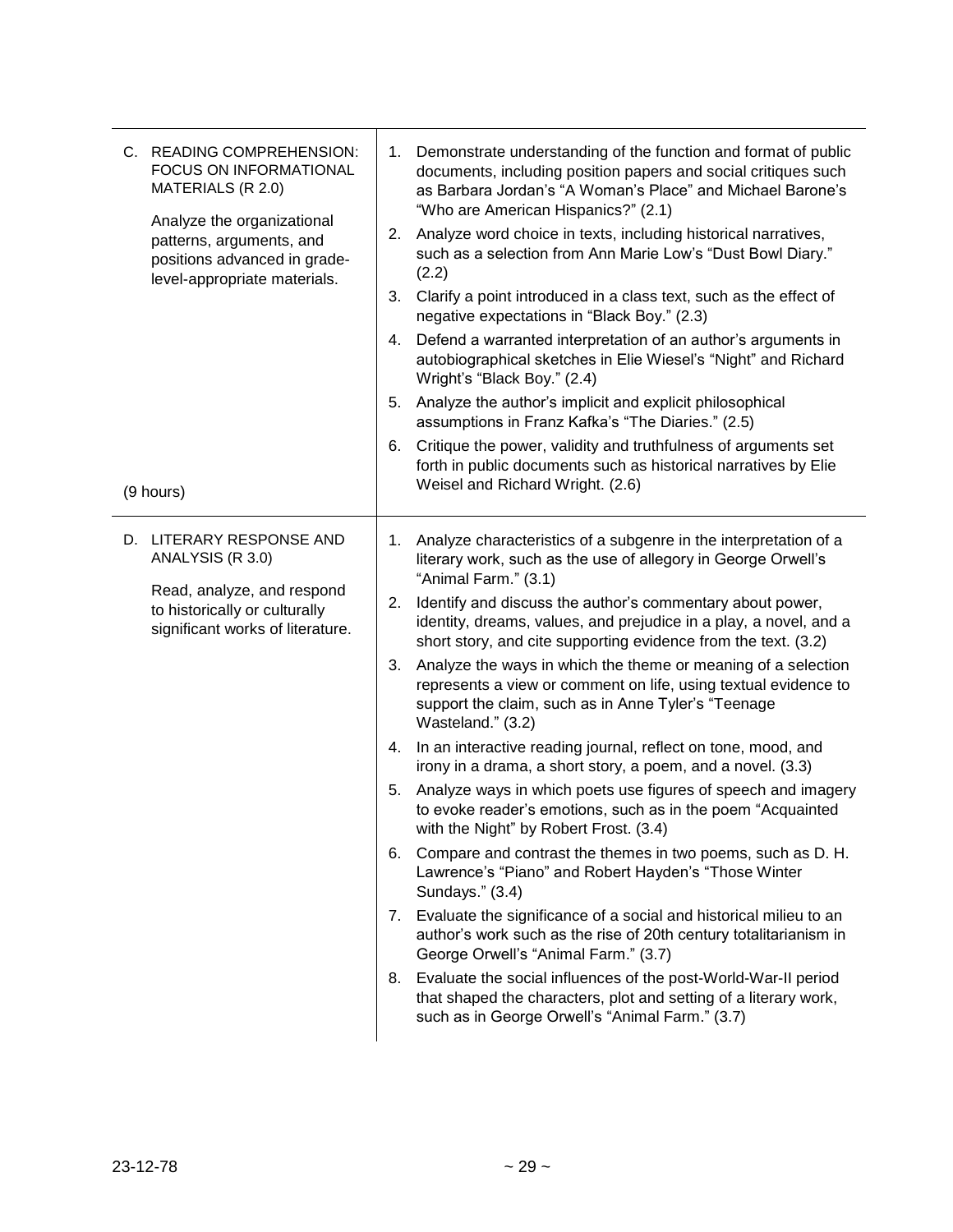|                                                       |                            |                                                                                                                                                                                              | 9. Evaluate the political, religious, ethical, and social influences of<br>the historical period that influenced the characters, plots and<br>settings, in a short story, such as Tim O'Brian's depiction of the<br>Vietnam War in "Where Have You Gone Charming Billy?" (3.5) |
|-------------------------------------------------------|----------------------------|----------------------------------------------------------------------------------------------------------------------------------------------------------------------------------------------|--------------------------------------------------------------------------------------------------------------------------------------------------------------------------------------------------------------------------------------------------------------------------------|
|                                                       |                            |                                                                                                                                                                                              | 10. Describe how works by members of different cultures relate to<br>one another in the modern period, such as the depiction of the<br>outsider in Robert Frost's "Acquainted with the Night" and Franz<br>Kafka's "Diaries."                                                  |
|                                                       |                            |                                                                                                                                                                                              | 11. Analyze the ways in which authors have used archetypes drawn<br>from myth and literature, such as the hero in the play "Twelve<br>Angry Men." (3.6)                                                                                                                        |
|                                                       |                            |                                                                                                                                                                                              | 12. Analyze the reflection of key historical issues and themes, such<br>as alienation in 20th century poetry, short stories, and drama.                                                                                                                                        |
|                                                       |                            |                                                                                                                                                                                              | 13. Analyze and reflect on the consistency of political and<br>philosophical themes in a selection of literary works, including<br>Anne Tyler's "Teenage Wasteland," relating it to the                                                                                        |
| (10 hours)                                            |                            |                                                                                                                                                                                              | disintegration of the family in modern culture. (3.8, 3.9)                                                                                                                                                                                                                     |
| E. WRITING STRATEGIES<br>(W 1.0)                      | 1.                         | Demonstrate awareness of audience, purpose, and the writing<br>process in the composition of a personal essay inspired by<br>exemplary non-fiction writing, such as a selection from Richard |                                                                                                                                                                                                                                                                                |
|                                                       | Use the writing process to |                                                                                                                                                                                              | Wright's "Black Boy." (1.1)                                                                                                                                                                                                                                                    |
| produce clear, coherent, and<br>focused compositions. |                            | 2.                                                                                                                                                                                           | Use precise language, action verbs, details, and examples to<br>create narrative, expository, persuasive, and descriptive<br>compositions with a distinct style and point of view. (1.2)                                                                                       |
|                                                       |                            | 3.                                                                                                                                                                                           | Discuss, draft, and refine clear and stimulating topic sentences<br>and thesis statements. (1.3)                                                                                                                                                                               |
|                                                       |                            |                                                                                                                                                                                              | 4. Use a variety of prewriting techniques to generate and develop a<br>strong thesis, persuasive supporting material, and an effective<br>structure in an essay exploring the central theme of a novel,<br>such as George Orwell's "Animal Farm." (1.3)                        |
|                                                       |                            | 5.                                                                                                                                                                                           | Support topic sentences and thesis statements with precise<br>data, concrete details, relevant examples and intriguing<br>anecdotes. (1.3)                                                                                                                                     |
|                                                       |                            | 6.                                                                                                                                                                                           | Develop the main ideas in paragraphs and essays through the<br>use of parallelism, vivid imagery, and repetition. (1.4)                                                                                                                                                        |
|                                                       |                            | 7.                                                                                                                                                                                           | Connect the ideas in paragraphs and essays through the skilled<br>use of transitions. (1.5)                                                                                                                                                                                    |
|                                                       |                            | 8.                                                                                                                                                                                           | Employ language adeptly and naturally for a distinct voice and<br>tone. (1.5)                                                                                                                                                                                                  |
|                                                       |                            | 9.                                                                                                                                                                                           | Use systematic strategies to organize and record information,<br>such as creating summaries of text essays. (1.7)                                                                                                                                                              |
|                                                       |                            |                                                                                                                                                                                              |                                                                                                                                                                                                                                                                                |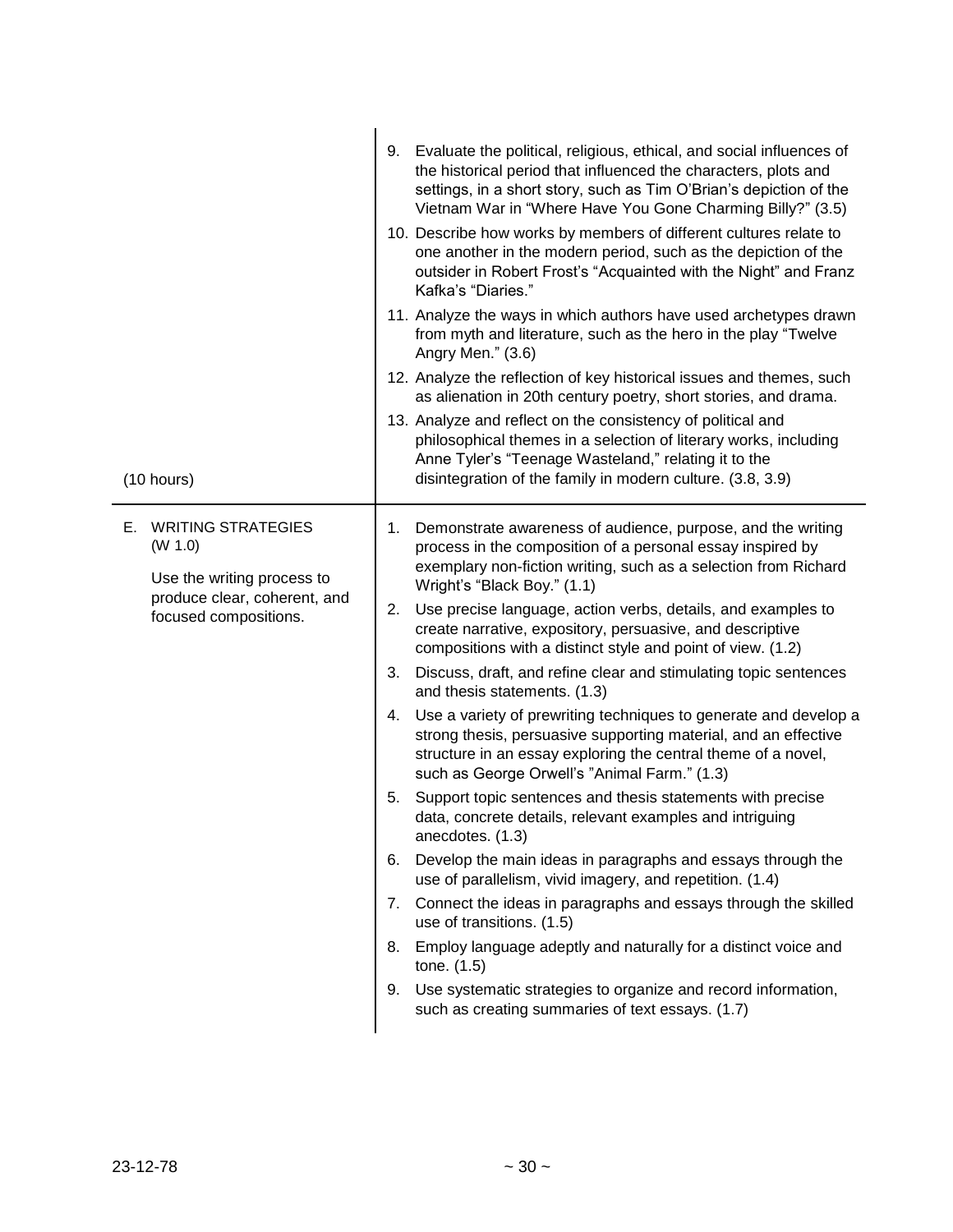| (7 hours)                                                                                                                                                                  | 10. Use a rubric to guide the planning, drafting, and revising of an<br>essay to achieve precise word choice, appropriate tone and an<br>individual voice. (1.9)<br>11. Work with a peer editing group to revise writing for improved<br>sentence variety and style. (1.9)<br>12. Employ an editing checklist in individual and group evaluations<br>to revise writing for a better sense of audience, purpose, and<br>genre. (1.9)<br>13. Consider, evaluate, respond, and when appropriate, incorporate<br>corrections and suggestions offered by peer editors and the<br>instructor to revise and refine writing. (1.9)                                                                                                             |
|----------------------------------------------------------------------------------------------------------------------------------------------------------------------------|----------------------------------------------------------------------------------------------------------------------------------------------------------------------------------------------------------------------------------------------------------------------------------------------------------------------------------------------------------------------------------------------------------------------------------------------------------------------------------------------------------------------------------------------------------------------------------------------------------------------------------------------------------------------------------------------------------------------------------------|
| F.,<br><b>WRITTEN AND ORAL</b><br><b>LANGUAGE CONVENTIONS</b><br>(WOE 1.0)<br>Write and speak with a<br>command of standard<br>English conventions.<br>(4 hours)           | Identify and correct sentence fragments, run-on sentences, and<br>1.<br>comma splices in a text. (1.1)<br>Write and revise letters, essays, and personal narratives,<br>2.<br>demonstrating a skilled grasp of punctuation, spelling, sentence<br>structure, and manuscript conventions. (1.2)<br>Prepare and present oral presentations demonstrating a<br>3.<br>command of written and oral English conventions. (1.3)<br>Employ a word processing program to enhance the drafting,<br>4.<br>revision, and appropriate formatting of essays and business<br>letters. $(1.3)$<br>Effectively use a writer's handbook to check and correct errors<br>5.<br>in usage, punctuation, grammar and manuscript form. (1.3)                   |
| G. WRITING APPLICATIONS:<br><b>GENRES AND THEIR</b><br><b>CHARACTERISTICS (W 2.0)</b><br>Write biographical,<br>autobiographical, or fictional<br>narratives.<br>(5 hours) | Read and analyze an autobiographical narrative, such as an<br>1.<br>excerpt from Richard Wright's autobiography. (2.1)<br>2. Communicate the significance of a personal experience by<br>narrating a dramatic sequence of events. (2.1)<br>Build a sequence of events to a compelling climax. (2.1)<br>3.<br>Carefully select concrete details to create a vivid sense of place<br>4.<br>in a narrative composition. (2.1)<br>Use sights, sounds, smells, textures and interior to enhance the<br>5.<br>meaning of a personal narrative. (2.1)<br>Use transitions to effectively portray changes in action, place,<br>6.<br>and mood. (2.1)<br>Describe striking images to increase the impact of a personal<br>7.<br>narrative. (2.1) |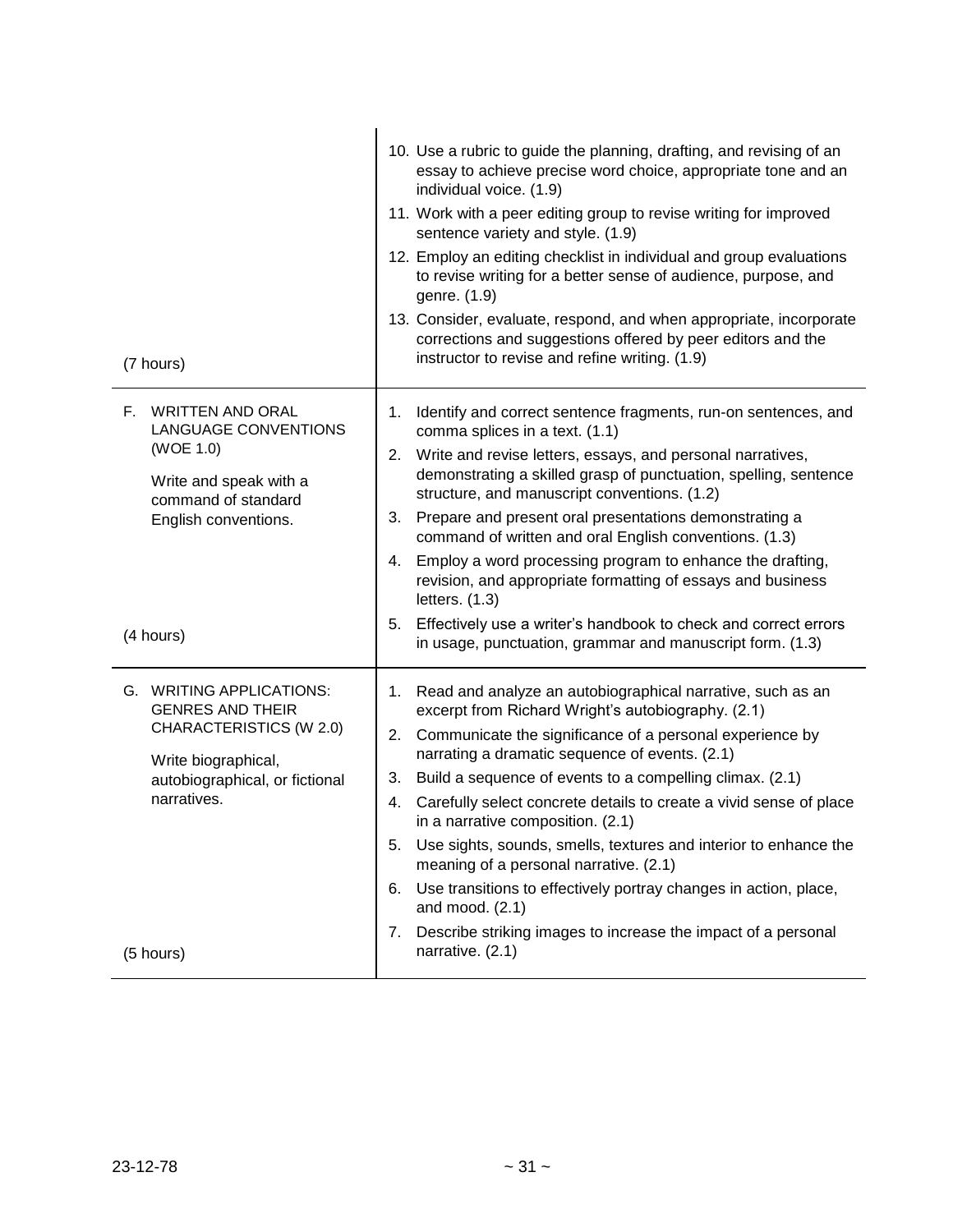| H. WRITING APPLICATIONS:<br><b>GENRES AND THEIR</b><br><b>CHARACTERISTICS (W 2.0)</b><br>Write responses to literature.                                                 | Write, draft, and revise interpretive essays in response to a<br>1.<br>classic modern novel, such as George Orwell's "Animal Farm,"<br>and a play, such as Reginald Rose's "Twelve Angry Men." (2.2)<br>Identify and use examples from the text to support<br>2.<br>interpretations of the motivations of characters in a novel, a<br>short story, and a drama. (2.2)<br>Discuss significant themes in a drama and a novel. (2.2)<br>3.<br>Write, draft, and revise organized essays exploring the central<br>4.<br>themes in a novel and a drama. (2.2)<br>In preparation for writing a critical essay, make entries in an<br>5.<br>interactive journal to reflect on complexities of characterization,<br>conflict, and theme in a novel, a play, and a short story. (2.2)<br>Use prewriting techniques to develop a thesis and plan the<br>6.<br>introduction, body paragraphs, and conclusion of essays<br>interpreting the theme of a drama and a novel. (2.2)<br>Support a thesis within the body of an interpretive essay with<br>7.<br>evidence from a drama and a novel. (2.2)<br>Analyze and articulate an appreciation of an author's use of<br>8. |
|-------------------------------------------------------------------------------------------------------------------------------------------------------------------------|---------------------------------------------------------------------------------------------------------------------------------------------------------------------------------------------------------------------------------------------------------------------------------------------------------------------------------------------------------------------------------------------------------------------------------------------------------------------------------------------------------------------------------------------------------------------------------------------------------------------------------------------------------------------------------------------------------------------------------------------------------------------------------------------------------------------------------------------------------------------------------------------------------------------------------------------------------------------------------------------------------------------------------------------------------------------------------------------------------------------------------------------------------------|
| (8 hours)                                                                                                                                                               | imagery in a novel, a drama, and a short story. (2.2)                                                                                                                                                                                                                                                                                                                                                                                                                                                                                                                                                                                                                                                                                                                                                                                                                                                                                                                                                                                                                                                                                                         |
| <b>WRITING APPLICATIONS:</b><br>L.<br><b>GENRES AND THEIR</b><br><b>CHARACTERISTICS (W 2.0)</b><br>Write reflective compositions.                                       | Read, analyze and evaluate a reflective essay. (2.3)<br>1.<br>Identify and evaluate how the author explores the significance of<br>2.<br>a personal experience and uses a specific organizing structure<br>to provide a logical flow of events and information. (2.3)<br>Develop, draft, and revise an essay reflecting on the substance<br>3.<br>and personal significance of a specific personal conflict. (2.3)<br>Use the rhetorical strategy of a personal conflict essay to reflect<br>4.<br>on personal experiences, convictions, and concerns. (2.3)                                                                                                                                                                                                                                                                                                                                                                                                                                                                                                                                                                                                  |
| (5 hours)                                                                                                                                                               | Write reflective essays which connect personal experiences to<br>5.<br>more general insights into life. (2.3)                                                                                                                                                                                                                                                                                                                                                                                                                                                                                                                                                                                                                                                                                                                                                                                                                                                                                                                                                                                                                                                 |
| LISTENING AND SPEAKING<br>J.<br>STRATEGIES (LS 1.0)<br>Plan and deliver focused<br>presentations that convey<br>clear and distinct perspectives<br>and solid reasoning. | Enhance the persuasive power of an argument with rhetorical<br>1.<br>questions, personal anecdotes, and dialogue. (1.4)<br>Distinguish between deductive and inductive reasoning and<br>2.<br>apply both in discussion and in oral presentations. (1.5)<br>Appeal to logic, emotion and ethics to establish the significance<br>3.<br>of a theme in a work of literature and in personal experience.<br>(1.6)<br>Demonstrate a clear sense of purpose and audience by using<br>4.                                                                                                                                                                                                                                                                                                                                                                                                                                                                                                                                                                                                                                                                             |
| (5 hours)                                                                                                                                                               | both formal and informal language in discussions and<br>presentations. (1.8)                                                                                                                                                                                                                                                                                                                                                                                                                                                                                                                                                                                                                                                                                                                                                                                                                                                                                                                                                                                                                                                                                  |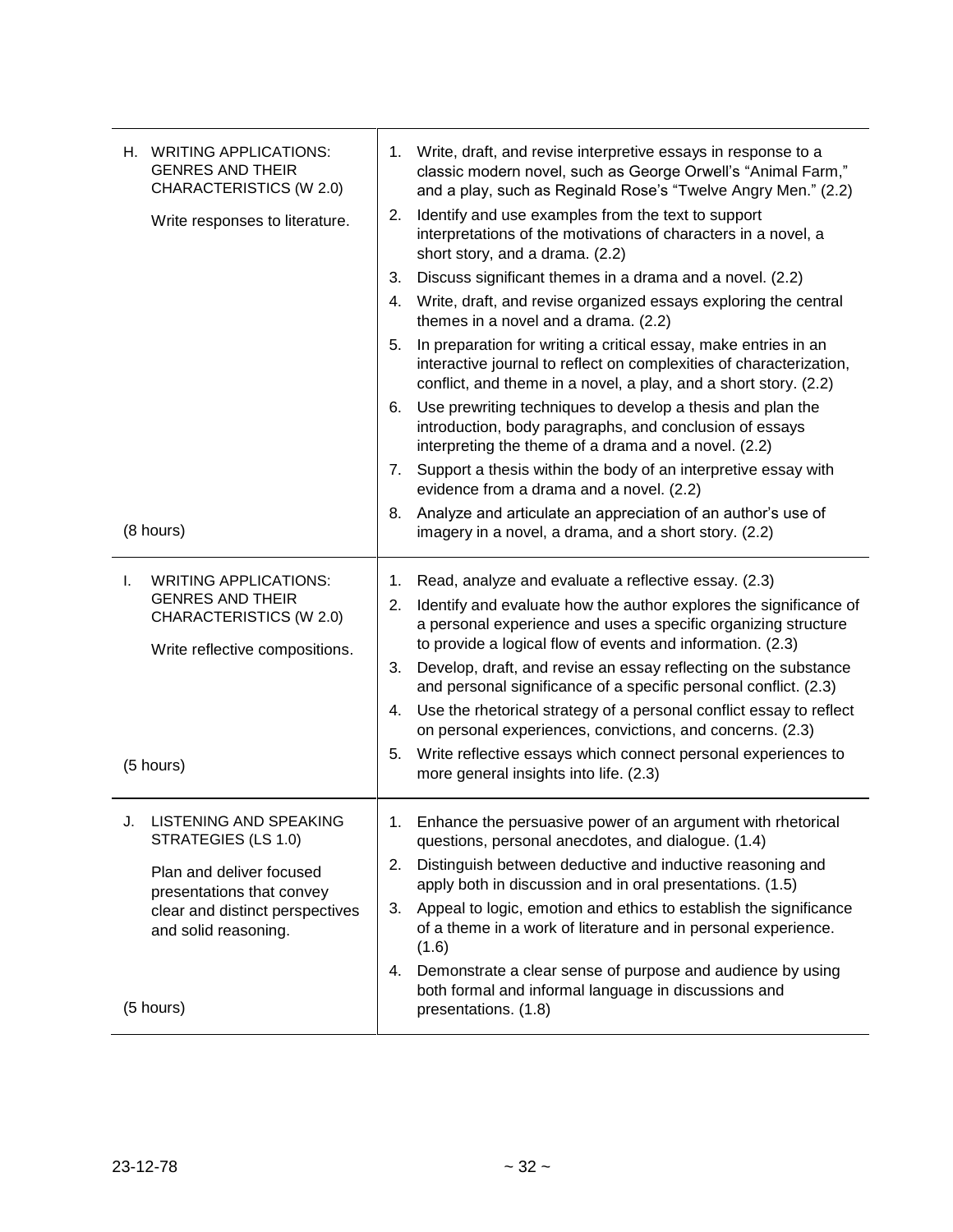| K SPEAKING APPLICATIONS:                                        | Deliver a reflective presentation. (2.1)<br>1.                                                                                                             |
|-----------------------------------------------------------------|------------------------------------------------------------------------------------------------------------------------------------------------------------|
| <b>GENRES AND THEIR</b><br><b>CHARACTERISTICS (LS 2.0)</b>      | Analyze a personal conflict and explore its personal significance.<br>2.<br>(2.1)                                                                          |
| Deliver polished formal<br>and extemporaneous<br>presentations. | Use narrative, persuasive, and expository techniques to reflect<br>3.<br>on the causes, the dynamics, and the meaning of a personal<br>disagreement. (2.1) |
|                                                                 | Express an understanding of the emotional and psychological<br>4.<br>motivations of a conflict. (2.1)                                                      |
|                                                                 | Develop a personal conflict presentation with supporting<br>5.<br>anecdotes, quotations, and facts and statistics. (2.1)                                   |
|                                                                 | Relate personal experiences to broader, more general themes.<br>6.<br>(2.1)                                                                                |
|                                                                 | Deliver oral responses to literature. (2.1)<br>7.                                                                                                          |
|                                                                 | Analyze and discuss a drama and articulate a central theme.<br>8.<br>(2.3)                                                                                 |
|                                                                 | Support an assertion about the theme of a drama or novel with<br>9.<br>detailed reference to characters' behavior and dialogue. (2.3)                      |
|                                                                 | 10. Identify and discuss a playwright's use of imagery. (2.3)                                                                                              |
| (4 hours)                                                       | 11. Discuss ambiguity in a drama, short story, or poem. (2.3)                                                                                              |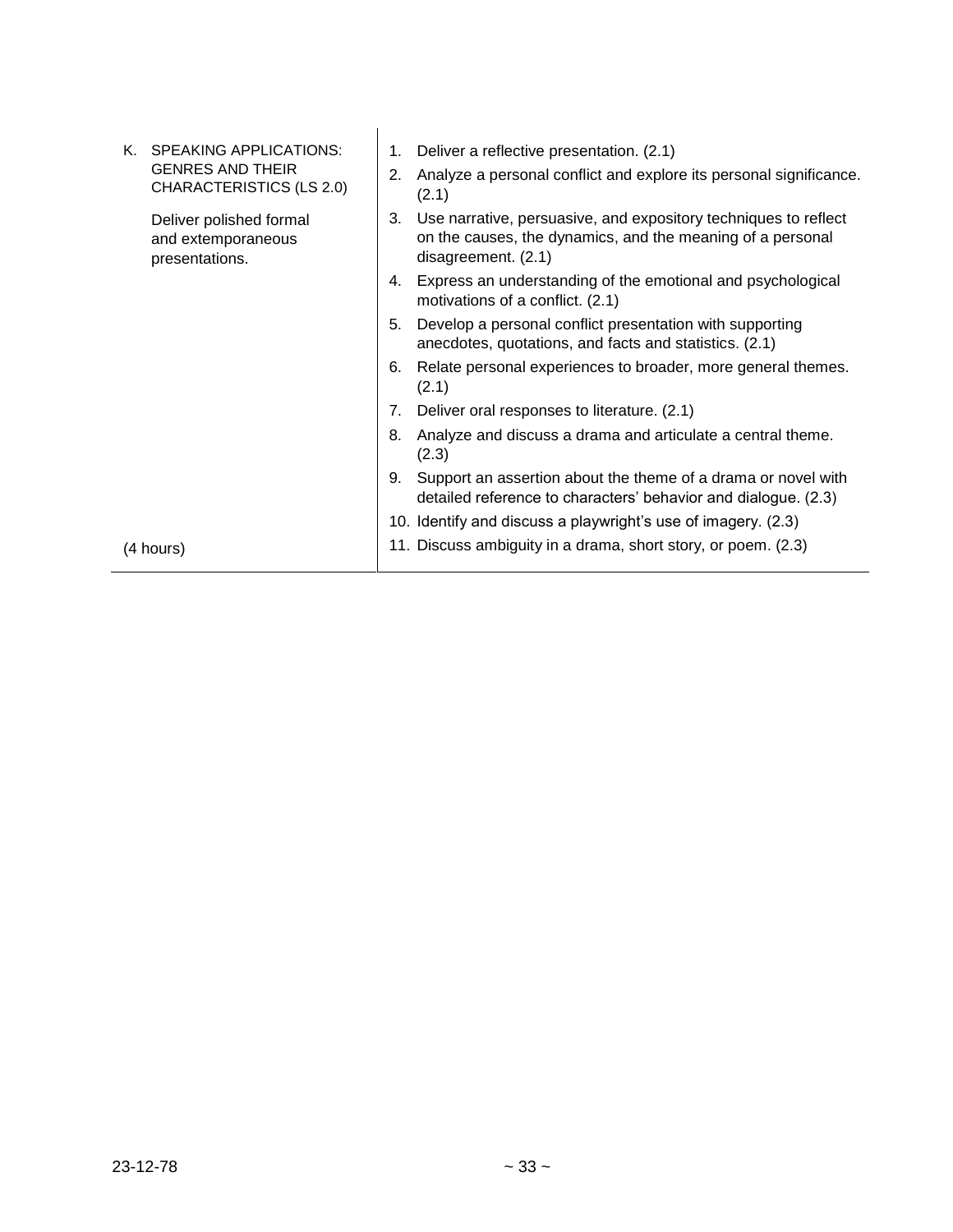## *DEFINITIONS of SCANS COMPETENCIES and FOUNDATION SKILLS*

#### **Definitions of Competencies**

**RESOURCES** Allocates Time: Selects goal related tasks; prioritizes tasks; schedules work to meet deadlines.

> Allocates Money: Uses or prepares budgets; forecasts costs; keeps records to track budget performance.

> Allocates Material and Facility Resources: Acquires, stores, and distributes materials, supplies, equipment, parts, or products.

> Allocates Human Resources: Assesses knowledge and skills and distributes work accordingly; evaluates performance; provides feedback.

**INFORMATION** Acquires and Evaluates Information: Identifies need for data, acquires data or creates data sources, and evaluates relevance of information.

> Organizes and Maintains Information: Organizes, processes, and maintains written or computerized records; sorts, classifies or reformats information.

> Interprets and Communicates Information: Selects and analyzes information communicates the results to others using oral, written, graphic, or multi-media.

> Uses Computers to Process Information: Uses computers to acquire, analyze, organize, and communicate information, including entering, modifying, storing, retrieving, and verifying data.

**INTERPERSONAL** Participates as a Member of a Team: Works cooperatively with others; contributes ideas, suggestions and effort; encourages team members; listens and responds to contributions of others; resolves differences for the benefit of the team; takes responsibility for achieving goals and for doing own share of the work.

> Teaches Others: Helps others learn by coaching or other means; conveys job information to others; provides constructive feedback.

> Serves Clients/Customers: Works and communicates with clients and customers to satisfy their expectations; listens actively to determine needs; communicates in a positive manner; obtains additional resources to satisfy client or customer needs.

> Exercises Leadership: Communicates to justify a position; encourages, persuades or motivates others; establishes credibility through competence and integrity; takes minority viewpoints into consideration.

> Negotiates to Arrive at a Decision: Works toward agreement; clarifies problems and resolves conflicts; proposes and examines options; sets realistic goals; resolves divergent interests.

> Works with Cultural Diversity: Works well with men and women and with a variety of ethnic and social groups; respects the rights of others; bases impressions on individual performance, not on stereotypes.

**SYSTEMS** Understands Systems: Knows how social, organizational, and technological systems work and operates effectively within them; knows who to ask for information and how to get resources.

> Monitors and Corrects Performance: Monitors how procedures are working; predicts trends; diagnoses problems; takes action to maintain system performance.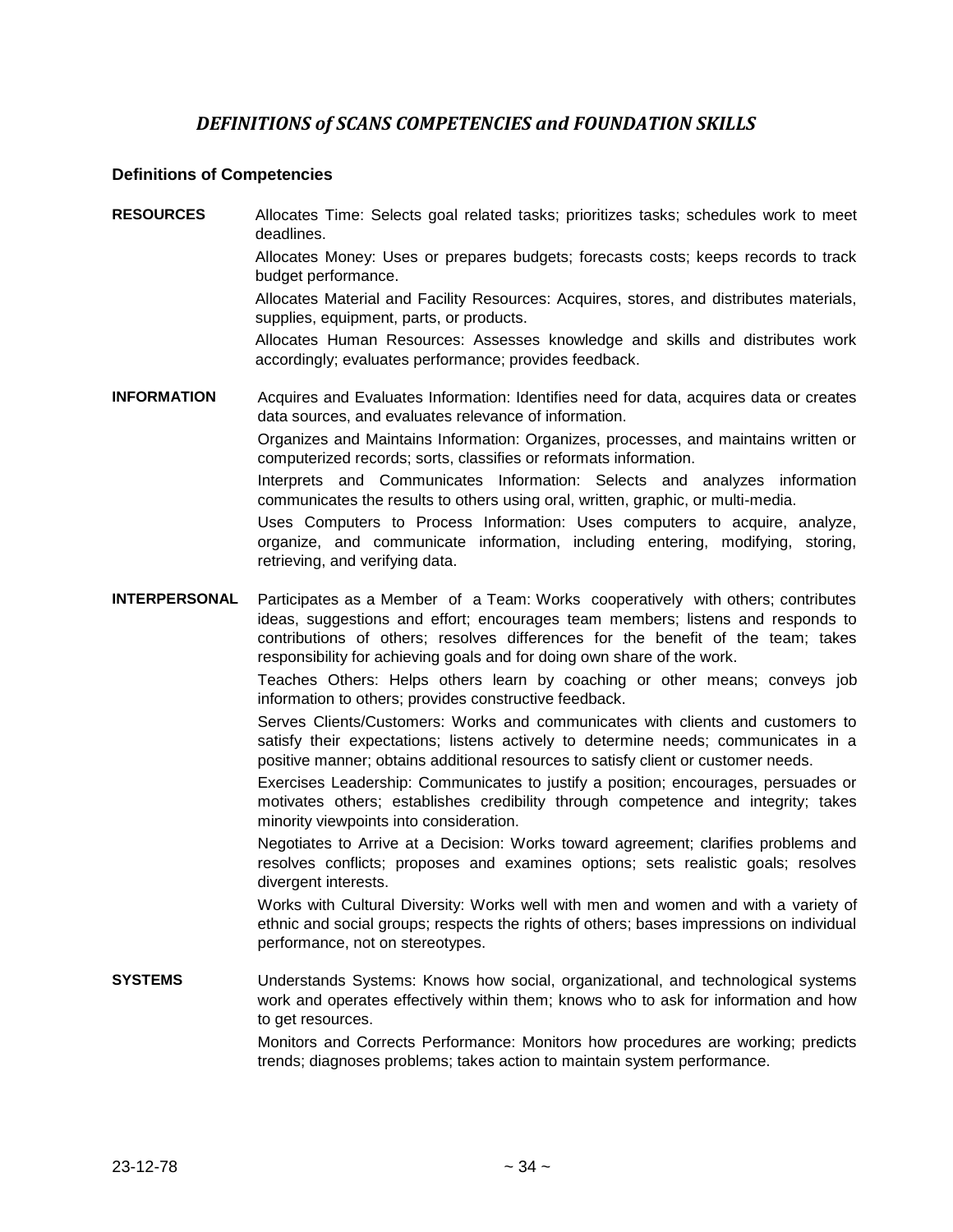## *DEFINITIONS of SCANS COMPETENCIES and FOUNDATION SKILLS (continued)*

**SYSTEMS (continued)** Improves and Designs Systems: Makes suggestions for improving products or services; recommends alternatives; responsibly challenges the status quo.

**TECHNOLOGY** Selects Technology: Chooses procedures, equipment, or computer programs to produce desired results. Applies Technology to Task: Understands purpose and procedures for setting up and operating machines, including computers and their programs. Maintains and Troubleshoots Technology: Prevents, identifies, or solves problems in machines, computers, and other technologies.

**BASIC SKILLS** Reading: Locates, understands, and interprets written information in prose and documents - including manuals, graphs, and schedules - to perform tasks. Writing: Communicates thoughts, ideas, information, and messages in writing; records information completely and accurately; checks, edits, and revises written material. Arithmetic: Performs computations; uses numerical concepts in practical situations; uses tables, graphs, and diagrams to obtain or convey numerical information. Mathematics: Approaches practical problems by choosing from a variety of mathematical techniques. Listening: Receives, attends to, interprets, and responds to verbal and non-verbal

messages. Speaking: Organizes ideas and communicates oral messages appropriately in

conversation, discussion, and group presentations; asks questions when needed.

**THINKING SKILLS** Creative Thinking: Uses imagination; combines ideas or information in new ways; reshapes goals in ways that that reveal new possibilities.

> Decision Making: Specifies goals and constraints, generates alternatives, considers risks, evaluates and chooses best alternative.

> Problem Solving: Recognizes that a problem exists, devises and implements a plan to resolve it, evaluates and monitors progress, and revises plan as needed.

> Seeing Things in the Mind's Eye: Organizes and processes symbols, pictures, graphs; visualizes outcomes from blueprints, diagrams, flow charts, recipes, etc.

> Knowing How to Learn: Can use learning techniques to apply and adapt new knowledge and skills in both familiar and changing situations.

> Reasoning: Uses underlying principles to solve problems; uses logic to draw conclusions.

**PERSONAL QUALITIES** Responsibility: Works hard to be excellent; sets high standards of attendance, punctuality, enthusiasm, and optimism in approaching tasks.

> Self-Esteem: Has a positive view of self; knows own skills and abilities; is aware of impact on others.

> Social: Demonstrates friendliness, adaptability, empathy and politeness; relates well to others; asserts self appropriately; takes an interest in others.

> Self-Management: Assesses own knowledge, skills, and abilities accurately; sets personal goals; responds to feedback unemotionally; is a "self-starter."

> Integrity/Honesty: Can be trusted; recognizes personal and societal values; chooses ethical courses of action.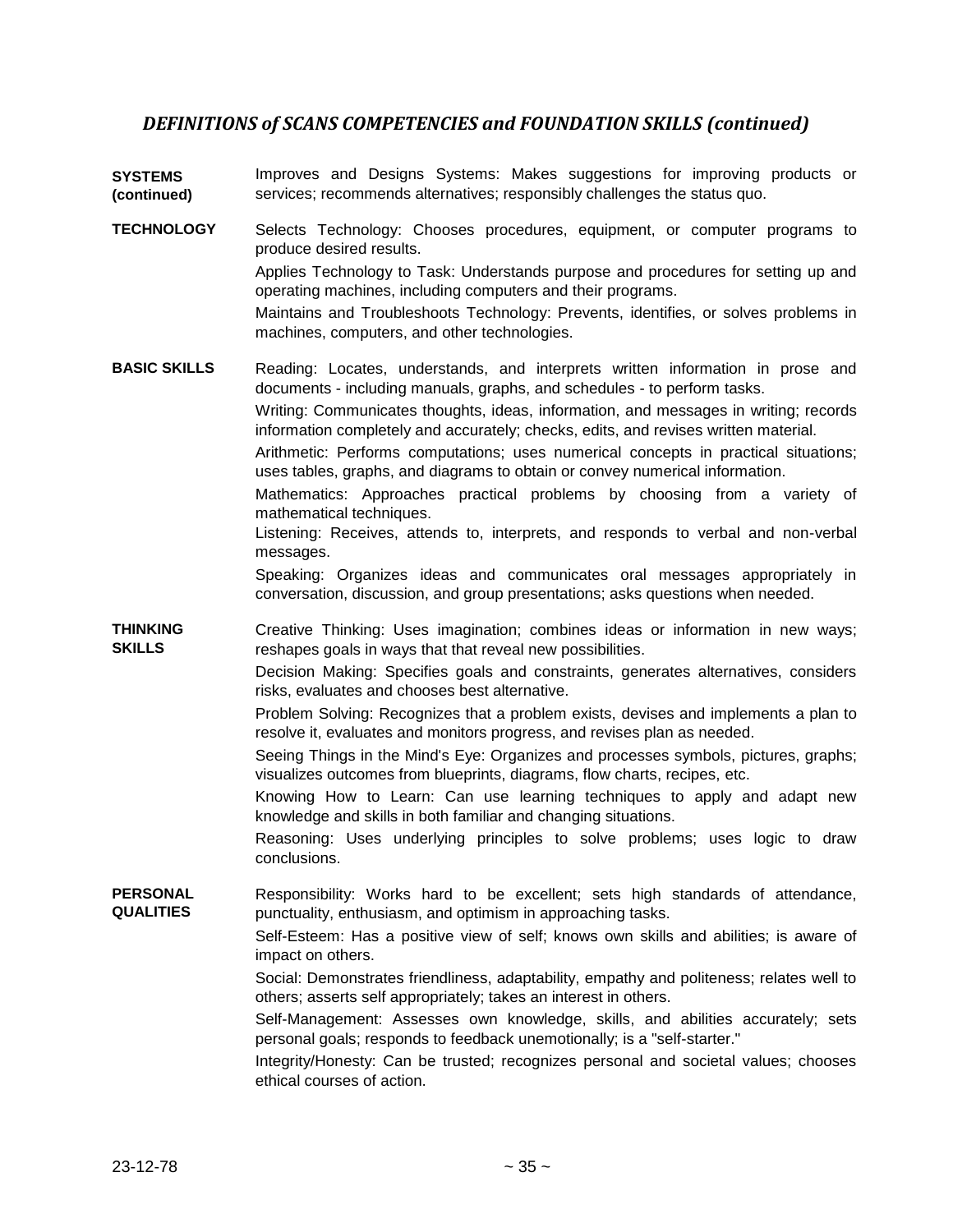## *SUGGESTED INSTRUCTIONAL MATERIALS and OTHER RESOURCES*

#### **TEXTBOOKS**

The Language of Literature – 9<sup>th</sup> Grade (Orange). Evanston, Illinois: McDougall Littell, 2002.

The Language of Literature  $-10^{th}$  Grade (Blue). Evanston, Illinois: McDougall Littell, 2002.

The Language of Literature – 11<sup>th</sup> Grade (Blue). Evanston, Illinois: McDougall Littell, 2002.

GED Connection – Language Arts: Reading and Writing. Lexington, Kentucky: KET, 2001.

Bridges: Literature Across Cultures edited by Gilbert H. Muller and John A. Williams, New York, New York: McGraw-Hill, 1994.

Animal Farm by George Orwell, 1997.

#### **SUGGESTED READING LIST**

*Brave New World* by Aldous Huxley *The Bean Trees* by Barbara Kingsolver *Dr. Jekyll and Mr. Hyde* by Robert Lewis Stevenson *Go Tell It on the Mountain* by James Baldwin *The Great Gatsby* by F. Scott Fitzgerald *Native Son* by Richard Wright *October Sky* by Homer Hickam *One Flew Over the Cuckoo's Nest* by Ken Kesey *Schindler's Ark* by Thomas Keneally

*When I Was Puerto Rican* by Esmeralda Santiago

#### **MEDIA AND TECHNOLOGY**

Bernice Bobs Her Hair.1976.

GED Connection Programs 13, 14, and 15.Lexington, Kentucky: KET, The Kentucky Network – Enterprise Division, 2001.

Twelve Angry Men.1957.

#### **RESOURCE PERSONS**

Adult Secondary Education Supervisor

Adult Secondary Education Teacher Advisor